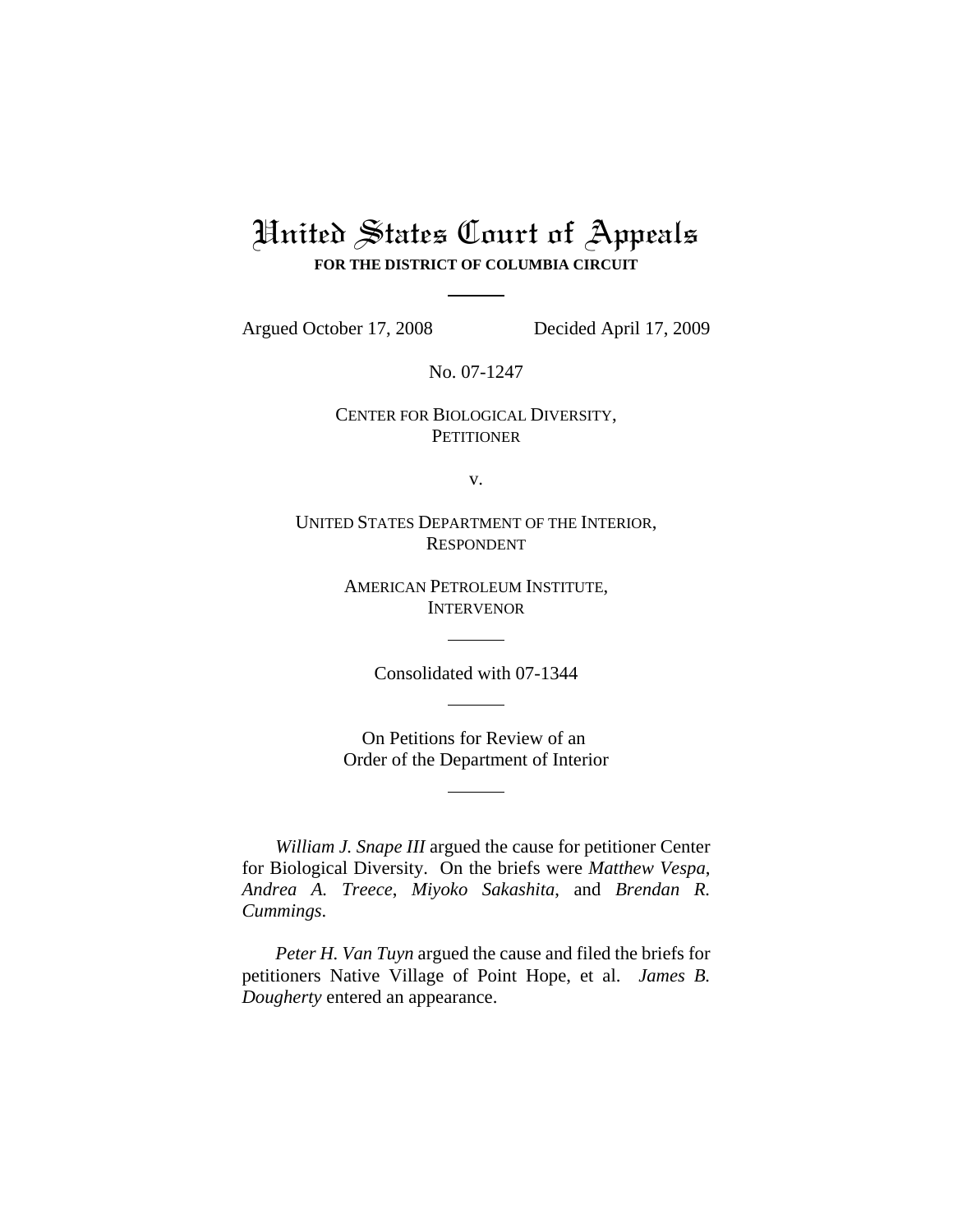*Janis M. Searles* was on the brief for *amici curiae* Ocean Conservancy, et al. in support of petitioners.

*Deborah A. Sivas* was on the brief for *amici curiae* W. Michael Hanemann and Charles Kolstad in support of petitioners.

*Sambhav N. Sankar*, Attorney, U.S. Department of Justice, argued the cause for respondent. With him on the brief was *Ryan D. Nelson*, Deputy Assistant Attorney General. *Katherine W. Hazard*, Attorney, entered an appearance.

*Steven J. Rosenbaum* argued the cause for intervenor. With him on the brief were *Theodore L. Garrett*, *Mark W. Mosier*, and *Erik G. Milito*.

Before: SENTELLE, *Chief Judge*, and GINSBURG and ROGERS, *Circuit Judges*.

Opinion for the Court filed by *Chief Judge* SENTELLE.

Concurring opinion filed by *Circuit Judge* ROGERS.

SENTELLE, *Chief Judge*: In August 2005, the United States Department of Interior (Interior) began the formal administrative process to expand leasing areas within the Outer Continental Shelf (OCS) for offshore oil and gas development between 2007 and 2012. This new five-year Leasing Program included an expansion of previous lease offerings in the Beaufort, Bering, and Chukchi Seas off the coast of Alaska. Petitioners filed independent petitions for review challenging the approval by the Secretary of the Interior (Secretary) of this Leasing Program on various grounds. Specifically, Petitioners argue that: (1) the Leasing Program violates both the Outer Continental Shelf Lands Act (OCSLA), 43 U.S.C. §§ 1331-1356a, and the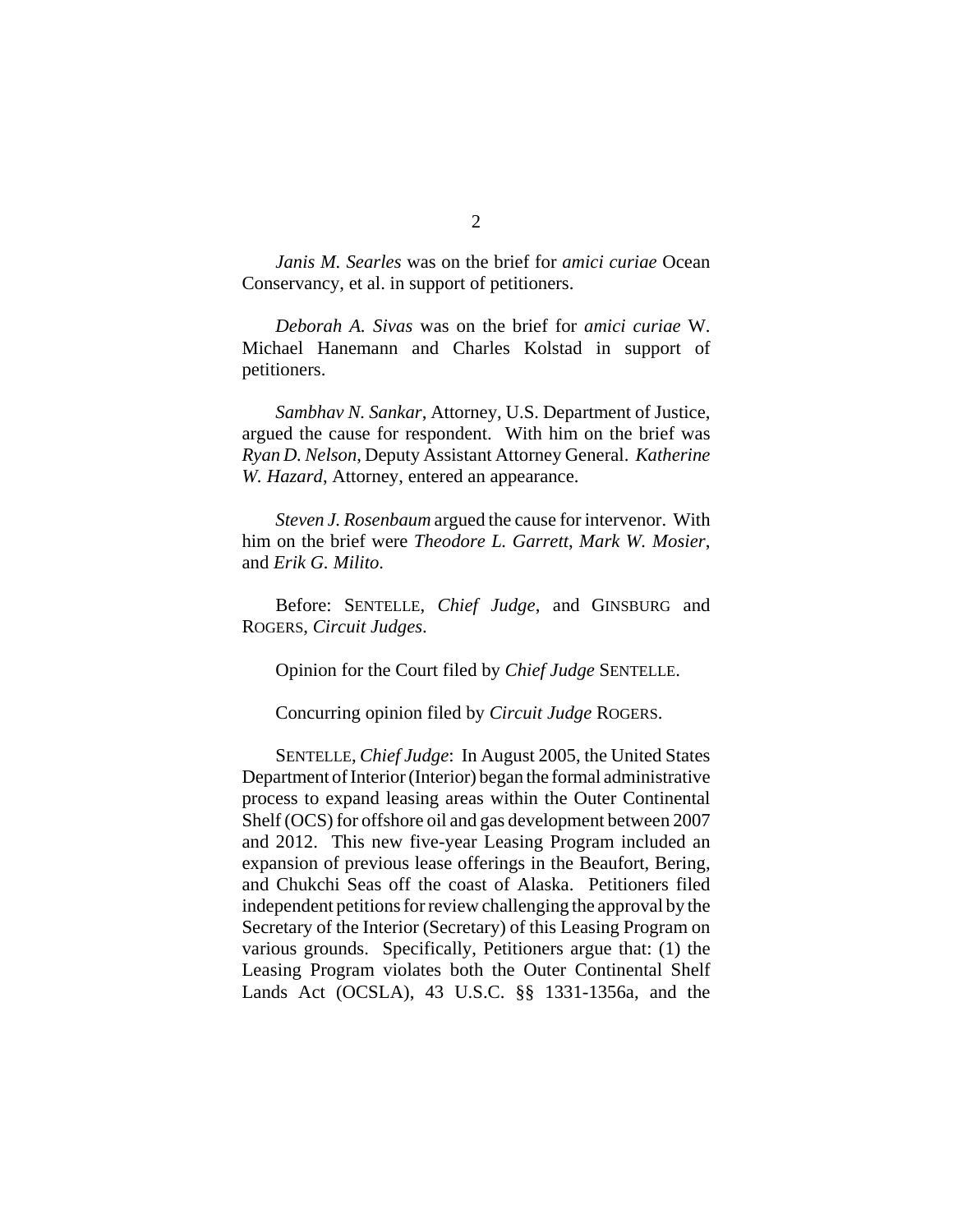National Environmental Policy Act of 1969 (NEPA), 42 U.S.C. §§ 4321-4370f, because Interior failed to take into consideration both the effects of climate change on OCS areas and the Leasing Program's effects on climate change (the climate change claims); (2) the Leasing Program also violates both OCSLA and NEPA because Interior approved the Program without conducting sufficient biological baseline research for the three Alaskan seas, and further failed to provide a research plan detailing how it would obtain this baseline data before the next stage of the Program; (3) Interior violated the Endangered Species Act of 1973 (ESA), 16 U.S.C. §§ 1531-1544, by failing to consult with either the U.S. Fish and Wildlife Service (Fish and Wildlife) or the National Marine Fisheries Service (NMFS) about potential harm to endangered species in the OCS planning areas before it adopted the Leasing Program; and (4) the Leasing Program violates OCSLA because it irrationally relied on an insufficient study by the National Oceanographic and Atmospheric Administration (the NOAA study) in assessing the environmental sensitivity of the OCS planning areas in the Leasing Program. We hold that Petitioners' NEPA-based climate change claim, Petitioners' NEPA baseline data claim, and Petitioners' ESA claim are not yet ripe for review. We therefore dismiss the petition with respect to these claims.

Nevertheless, we conclude that Petitioners' remaining OCSLA-based challenges are all justiciable. Of these three remaining claims, Petitioners' OCSLA-based climate change claims and their OCSLA-rooted baseline data challenge ultimately lack merit and must fail. However, we find meritorious Petitioners' challenge to the Leasing Program on grounds that the Program's environmental sensitivity rankings are irrational. Accordingly, we vacate the Leasing Program, and remand the Program to the Secretary for reconsideration in accordance with this opinion.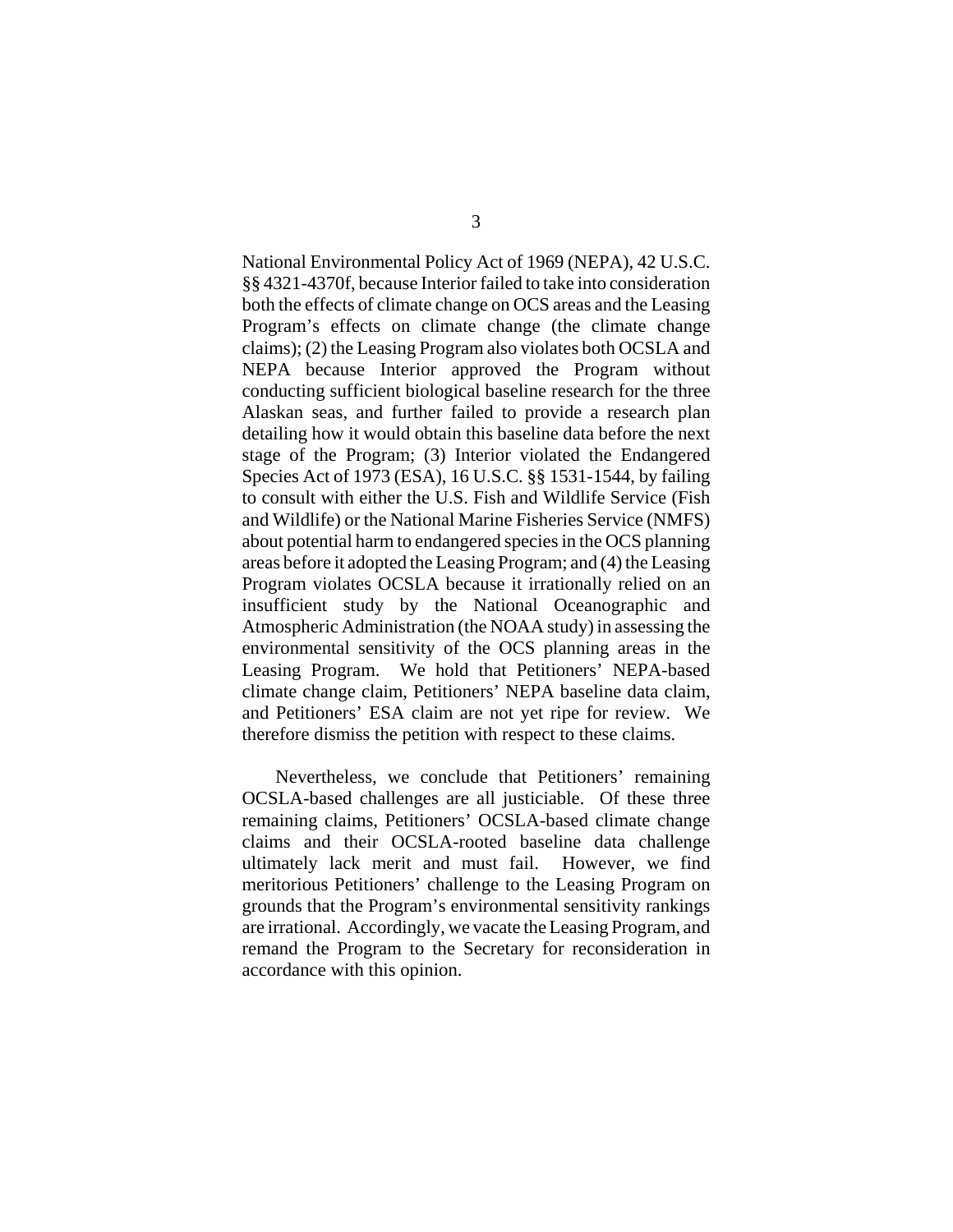### I. BACKGROUND

#### A. Introduction

The Outer Continental Shelf is an area of submerged lands, subsoil, and seabed that lies between the outer seaward reaches of a state's jurisdiction and that of the United States. 43 U.S.C. § 1331(a). The OCS generally extends from 3 miles to 200 miles off the United States coast. This action concerns a Leasing Program approved by Interior that includes a potential expansion of previous lease offerings in the Beaufort, Bering, and Chukchi Seas off the coast of Alaska. Each of these seas is home to a number of species of wildlife. For instance, the Beaufort and Chukchi Seas are home to two polar bear populations. The North Pacific right whale, an endangered marine mammal, is known to inhabit the Bering Sea. Bowhead whales are also known to feed and migrate through each of these seas. In addition, a number of other species of whale, seals, the Pacific walrus, and various seabirds are indigenous to these seas.

Three petitioners—Center for Biological Diversity, Alaska Wilderness League, and Pacific Environment—are non-profit activist organizations whose members have been working to preserve and protect the waters and living environments off the coast of Alaska. The remaining petitioner—the Native Village of Point Hope, Alaska—is a federally recognized tribal government whose members use the Chukchi Sea coast for subsistence hunting, fishing, whaling, and gathering, as well as cultural and religious activities.

B. Outer Continental Shelf Lands Act

OCSLA establishes a procedural framework under which Interior may lease areas of the OCS for purposes of exploring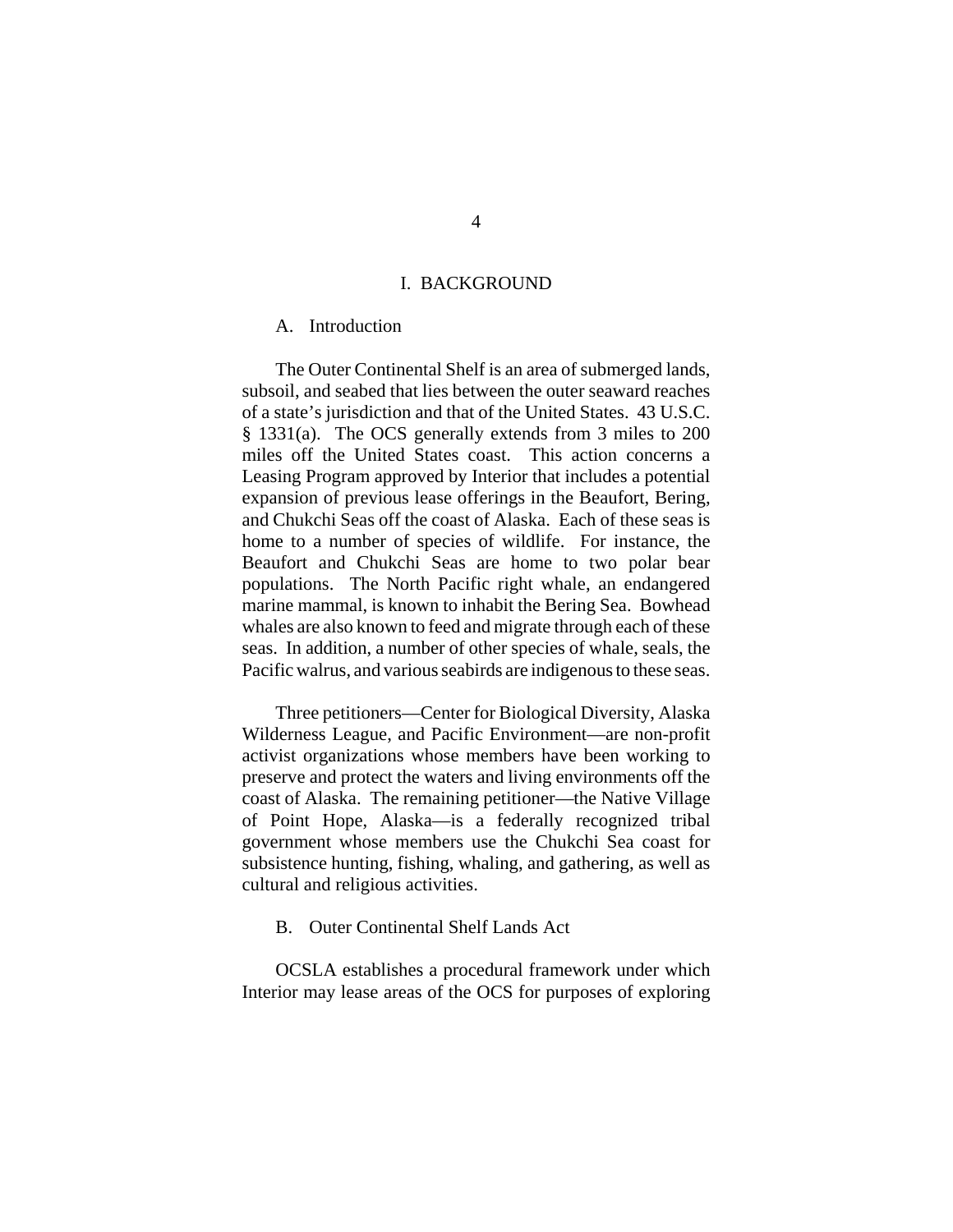and developing the oil and gas deposits of the OCS's submerged lands. *See* 43 U.S.C. §§ 1334, 1337; *see also California v. Watt*, (*Watt I*), 668 F.2d 1290, 1295-1300 (D.C. Cir. 1981). In order to ensure "the expeditious but orderly development of OCS resources," *Watt I*, 668 F.2d at 1297, OCSLA provides that Interior undertake a four-stage process in order to develop an offshore oil well. *See Sec'y of the Interior v. California*, 464 U.S. 312, 337 (1984). As we noted in *Watt I*, the leasing program's four-stage process is "pyramidic in structure, proceeding from broad-based planning to an increasingly narrower focus as actual development grows more imminent." *Watt I*, 668 F.2d at 1297. This multi-tiered approach was designed "to forestall premature litigation regarding adverse environmental effects that . . . will flow, if at all, only from the latter stages of OCS exploration and production." *Sec'y of Interior*, 464 U.S. at 341.

First, during the preparation stage, Interior creates a leasing program by preparing a five-year schedule of proposed lease sales. 43 U.S.C. § 1344. At this stage, "prospective lease purchasers acquire no rights to explore, produce, or develop" any of the areas listed in the leasing program. *Sec'y of Interior*, 464 U.S. at 338. Second, during the lease-sale stage, Interior solicits bids and issues leases for particular offshore leasing areas. 43 U.S.C. § 1337(a). Third, during the exploration stage, Interior reviews and determines whether to approve the lessees' more extensive exploration plans. 43 U.S.C. § 1340. Interior allows this exploration stage to proceed only if it finds that the lessees' exploration plan "will not be unduly harmful to aquatic life in the area, result in pollution, create hazardous or unsafe conditions, unreasonably interfere with other uses of the area, or disturb any site, structure, or object of historical or archeological significance." 43 U.S.C. § 1340 $(g)(3)$ . Fourth and final is the development and production stage. During this stage, Interior and those affected state and local governments review an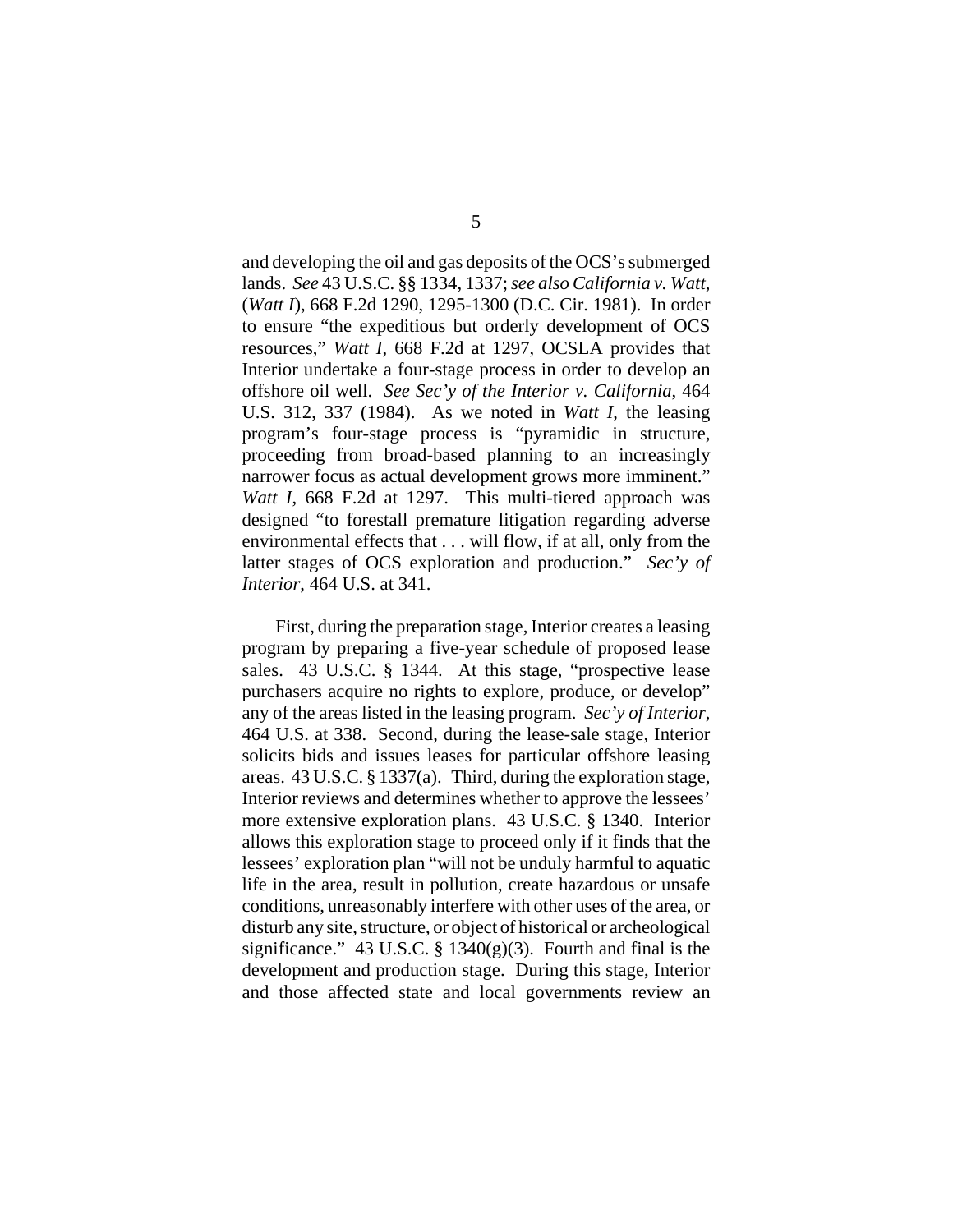additional and more detailed plan from the lessee. 43 U.S.C. § 1351. If Interior finds that the plan would "probably cause serious harm or damage . . . to the marine, coastal or human environments," then the plan, and consequently the leasing program, may be terminated.  $43 \text{ U.S.C.} \$ §  $1351(h)(1)(D)(i)$ .

 The Leasing Program at issue has only completed its first stage—preparation of the five-year program under Section 18 of OCSLA, 43 U.S.C. § 1344. Under Section 18, the Secretary is required to prepare, periodically revise, and maintain "an oil and gas leasing program" that consists of "a schedule of proposed lease sales indicating, as precisely as possible, the size, timing, and location of leasing activity which he determines will best meet national energy needs for the five-year period following its approval or reapproval." 43 U.S.C. § 1344(a). The Secretary must prepare and maintain a leasing program consistent with several principles. First, the Secretary must ensure that a leasing program is "conducted in a manner which considers economic, social, and environmental values of the renewable and nonrenewable resources contained in the [OCS], and the potential impact of oil and gas exploration on other resource values of the [OCS] and the marine, coastal, and human environments." 43 U.S.C. § 1344(a)(1). Second, the Secretary must consider additional factors with respect to the timing and location of exploration, development, and production of oil and gas in particular OCS areas. These factors include, *inter alia*: a region's "existing information concerning the geographical, geological, and ecological characteristics"; "an equitable sharing of developmental benefits and environmental risks among the various regions"; "the interest of potential oil and gas producers in the development of oil and gas resources"; "the relative environmental sensitivity and marine productivity of different areas of the [OCS]"; and "relevant environmental and predictive information for different areas of the [OCS]." 43 U.S.C. §§  $1344(a)(2)(A)$ ,  $(B)$ ,  $(E)$ ,  $(G)$ ,  $(H)$ . Next, Interior must ensure,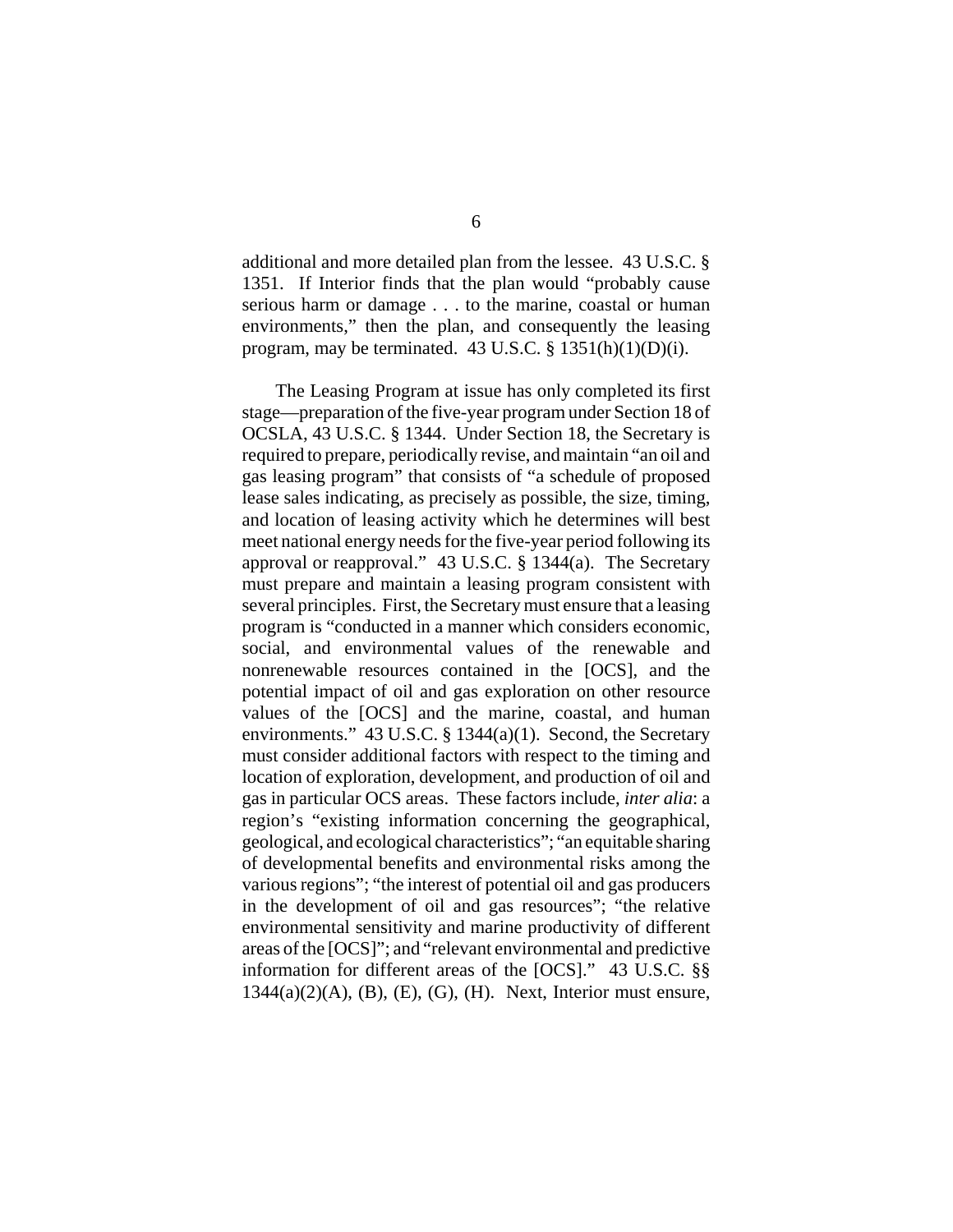"to the maximum extent practicable," that the timing and location of leasing occurs so as to "obtain a proper balance between the potential for environmental damage, the potential for the discovery of oil and gas, and the potential for adverse impact on the coastal zone." 43 U.S.C. § 1344(a)(3). Finally Interior's leasing activities must ensure that winning lessees receive "fair market value for the lands leased and the rights conveyed by the Federal Government." 43 U.S.C. § 1344(a)(4).

Other provisions of OCSLA that are relevant to the leasing process are Sections 18(b) and 20. *See* 43 U.S.C. §§ 1344(b), 1346. Section 18(b) of OCSLA calls for Interior to include estimates of the appropriations and staff required to conduct and prepare the leasing program, including appropriations and staff estimates needed to conduct environmental studies and prepare an Environmental Impact Statement (EIS). 43 U.S.C. § 1344(b)(3). Section 20 of OCSLA also provides that, subsequent to a first lease in a given area, the Secretary "shall conduct such additional studies to establish environmental information as he deems necessary and shall monitor the human, marine, and coastal environments of such area or region in a manner designed to provide time-series and data trend information." 43 U.S.C. § 1346(b).

#### C. National Environmental Policy Act

NEPA's requirements are essentially "procedural in character," and are designed to "ensure solicitude for the environment through formal controls and thereby help realize the substantive goal of environmental protection." *North Slope Borough v. Andrus*, 642 F.2d 589, 598 (D.C. Cir. 1980). Ultimately, NEPA ensures that an agency's approval of a project is "a fully informed and well-considered decision." *Id.* at 599 (quoting *Vermont Yankee Nuclear Power Corp. v. Natural Resources Def. Council, Inc.*, 435 U.S. 519, 558 (1978)). To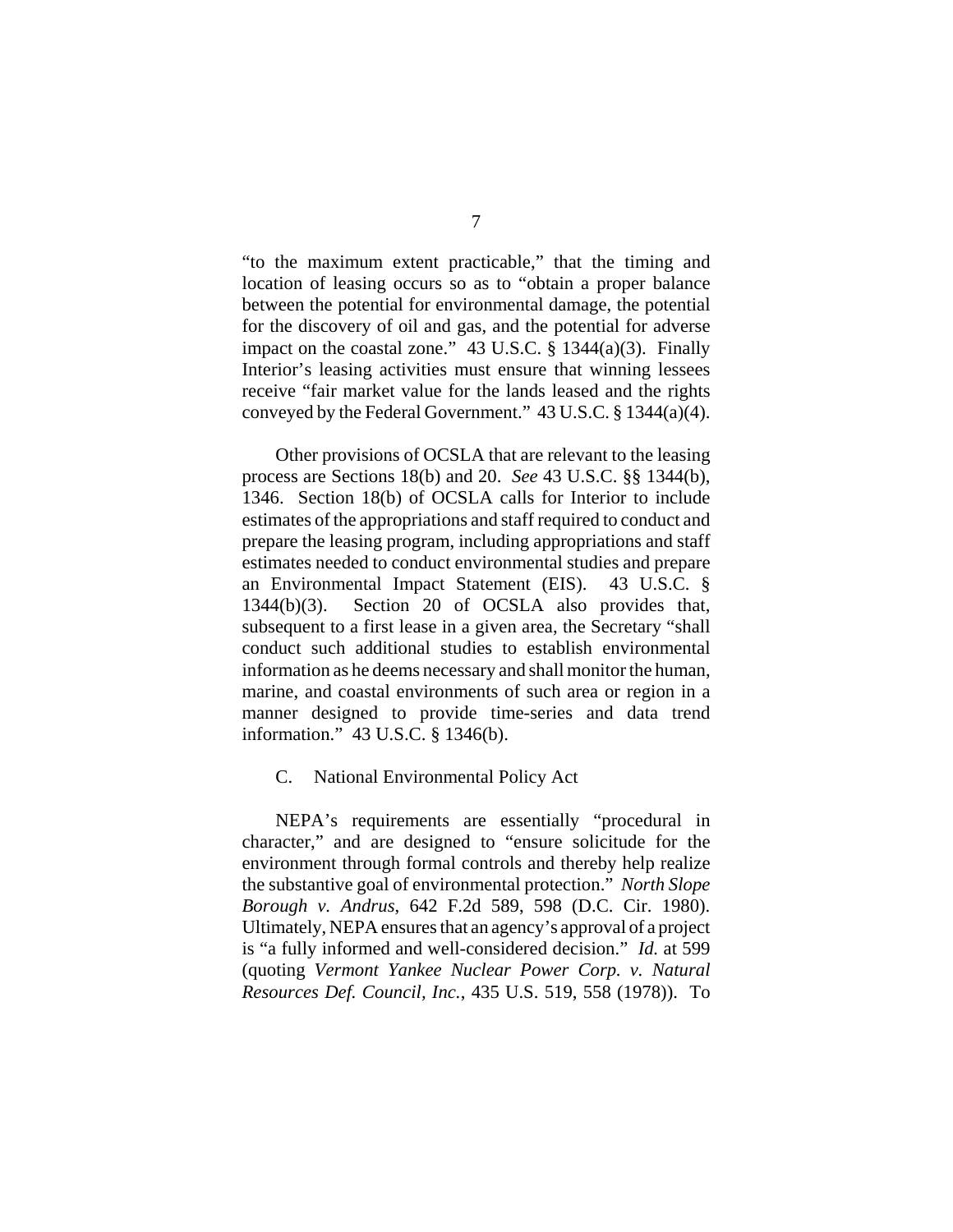that end, the statute requires that each agency "assess the environmental consequences of 'major [f]ederal actions' by following certain procedures during the decision-making process." *Nevada v. Dep't of Energy*, 457 F.3d 78, 87 (D.C. Cir. 2006) (quoting 42 U.S.C. § 4332(2)(C)). Before an agency may approve a particular project, it must prepare a "detailed statement . . . [on, *inter alia*,] the environmental impact of the proposed action," "any adverse environmental effects which cannot be avoided should the proposal be implemented," and "alternatives to the proposed action." 42 U.S.C. §§  $4332(2)(C)(i)$ -(iii). When faced with a multi-stage, pyramidic program such as the Leasing Program at issue here, NEPA's regulations allow an agency to conduct a tiered approach to preparing an EIS. *See* 40 C.F.R. § 1508.28; *see also Nevada*, 457 F.3d at 91 & n.9. Under this approach, an agency may issue a broader EIS at the earlier "need and site selection" stage of a program, and issue subsequent, more detailed environmental impact statements at the program's later, more site-specific stage. *See* 40 C.F.R. § 1508.28.

## D. Endangered Species Act

The ESA is designed to ensure that endangered species are protected from government action. Under the ESA, each federal agency is required to ensure that any action undertaken by the agency "is not likely to jeopardize the continued existence of any endangered species or threatened species or result in the destruction or adverse modification" of critical animal habitats. 16 U.S.C. § 1536(a)(2). If an agency concludes that its action "may affect" a listed species or critical habitat, then the agency must pursue either formal or informal consultation with the NMFS or Fish and Wildlife. *See* 50 C.F.R. §§ 402.13, 402.14. If the agency determines that its action will not affect any listed species or critical habitat, however, then it is not required to consult with NMFS or Fish and Wildlife. *See Southwest Center*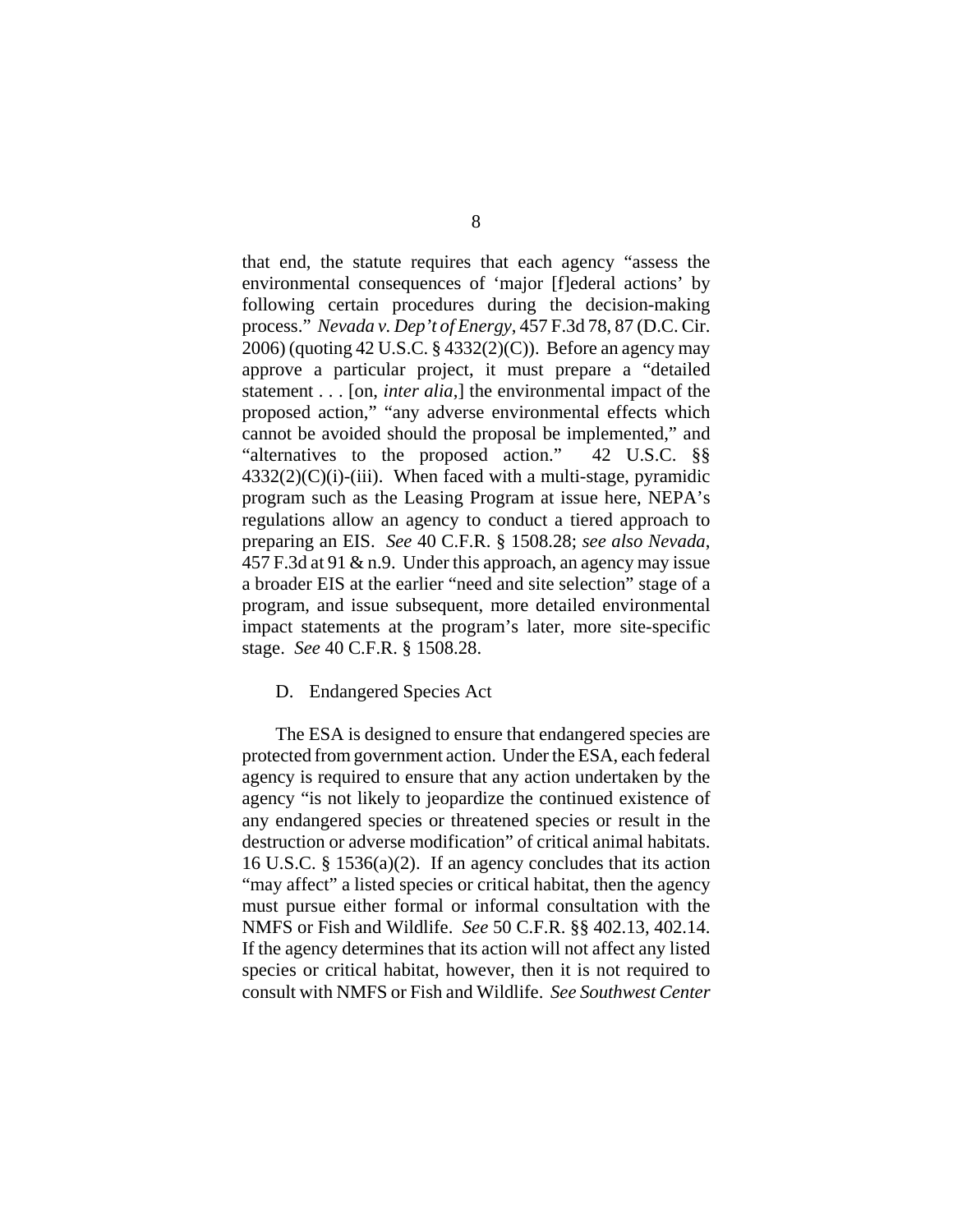*for Biological Diversity v. U.S. Forest Serv.*, 100 F.3d 1443, 1447 (9th Cir. 1996).

#### E. Leasing Program

The Five-Year Leasing Program in this case was first developed on August 24, 2005. 70 Fed. Reg. 49,669. After developing and publishing a draft proposed plan, *see* 71 Fed. Reg. 7064 (Feb. 10, 2006), and reviewing commentary to that draft plan, Interior published a "Proposed Plan" and an accompanying draft EIS. Finally, Interior published its "Proposed Final Plan" in April 2007 along with its Final EIS for the approval stage of the Leasing Program. This was submitted to Congress and the President, and was later approved by the Secretary of Interior. In total, the Leasing Program has scheduled 21 potential lease-sales between July 1, 2007 and June 30, 2012 in eight areas of the OCS. Four of those potential leasing areas are in the Beaufort, Bering, and Chukchi Seas off the Alaska coast. At the time the petitions challenging the approval of the Leasing Program were brought before this court, Interior had not yet conducted any lease-sales in these regions. Since that time, however, Interior has approved one lease-sale in the disputed Alaskan sea areas, Chukchi Sea Lease-Sale 193, which occurred on February 6, 2008. Petitioner Point Hope and others challenged this lease-sale in the federal district court for the District of Alaska.

#### II. JURISDICTION

The federal judiciary's role is limited to resolving cases and controversies. U.S. Const. art. III, § 2; *see also Allen v. Wright*, 468 U.S. 737, 750 (1984). Accordingly, "before we reach the merits of any claim, we must first assure ourselves that the dispute lies within the constitutional and prudential boundaries of our jurisdiction." *Util. Air Regulatory Group v. EPA*, 320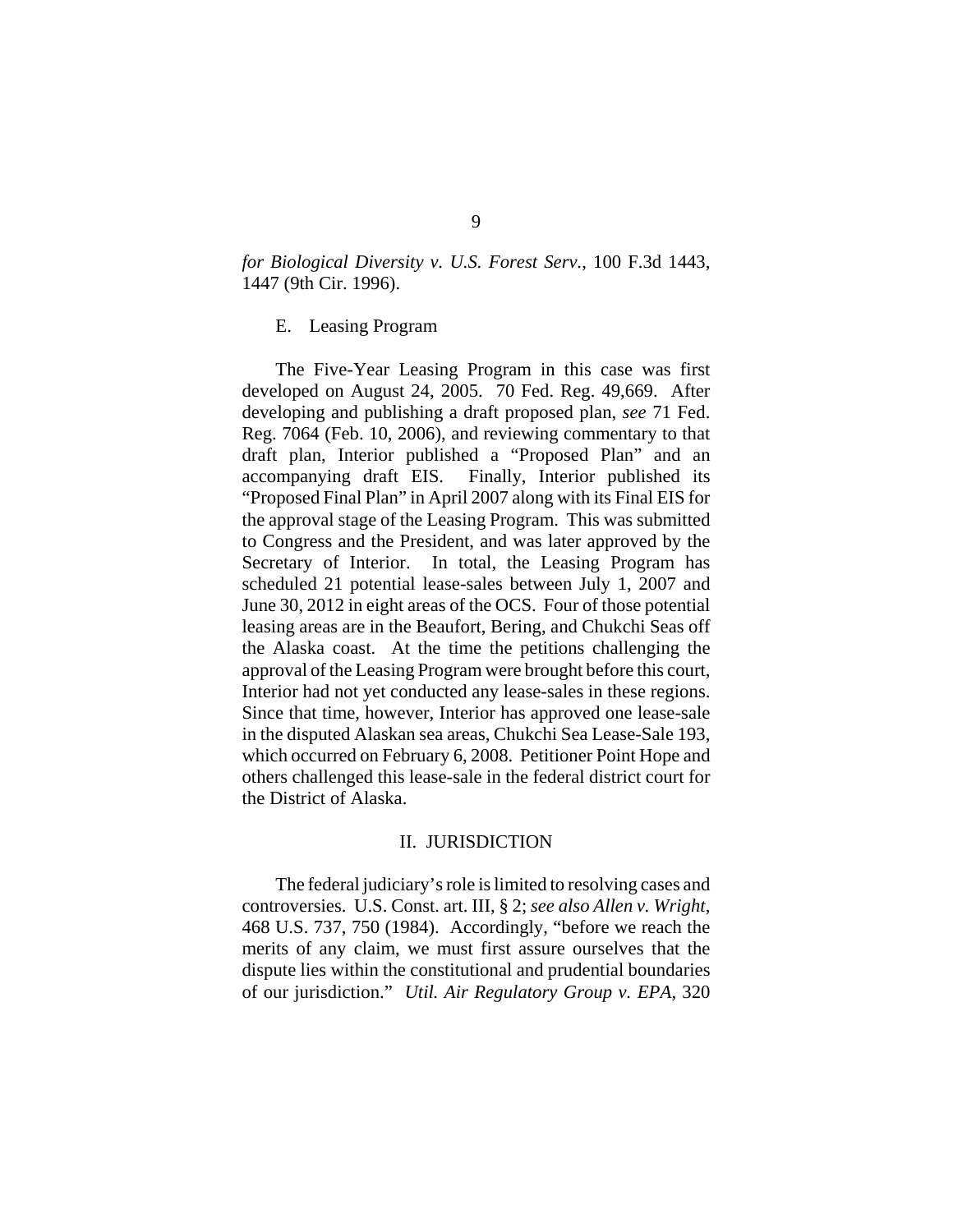F.3d 272, 277 (D.C. Cir. 2003) (quoting *La. Envtl. Action Network v. Browner*, 87 F.3d 1379, 1382 (D.C. Cir. 1996)). Additionally, we must avoid "premature adjudication . . . and also . . . protect the agencies from judicial interference until an administrative decision has been formalized and its effects felt in a concrete way by the challenging parties." *Abbott Labs. v. Gardner*, 387 U.S. 136, 148-49 (1967). We therefore must determine whether Petitioners have standing to bring their claims. We must also ensure that Petitioners' claims are ripe for review. For the following reasons, we hold that Petitioners' three OCSLA-based claims are justiciable. We also hold that Petitioners' NEPA-based climate change and baseline data challenges, and their ESA claim are not yet ripe for review.

#### A. Climate Change Claims

Petitioners claim that Interior violated both OCSLA and NEPA because Interior failed to consider both the economic and environmental costs of the greenhouse gas emissions associated with the Program and the effects of climate change on OCS areas. In support of their claims, Petitioners advance two different theories of standing. We address each in turn. We hold that Petitioners lack standing on their substantive climate change theory. We hold, however, that Petitioners have standing to bring their climate change claims under their procedural theory of standing.

### 1. Petitioners' Substantive Theory of Standing

Under their substantive theory of standing, Petitioners argue that Interior's approval of the Program brings about climate change, which in turn adversely affects the species and ecosystems of those OCS areas, thereby threatening Petitioners' enjoyment of the OCS areas and their inhabitants. In other words, Petitioners contend that, absent Interior's approval of the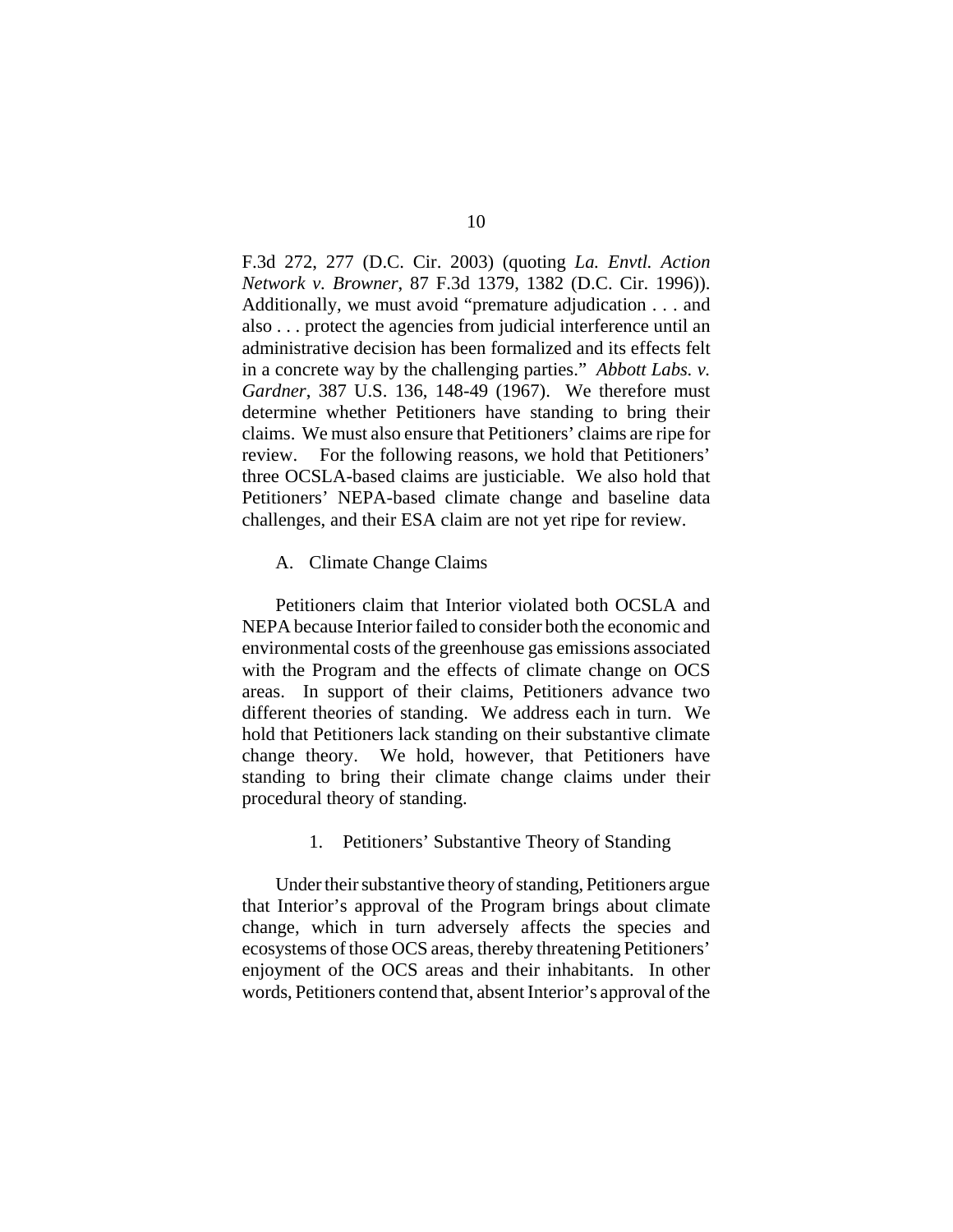Program, the OCS areas at issue would not be subject to environmental impacts allegedly brought about by climate change associated with the burning of fossil fuels produced under the Program.

To begin with, the Supreme Court's recent decision in *Massachusetts v. EPA*, 549 U.S. 497 (2007), does not govern this issue. Its holding turned on the unique circumstances of that case, which are not present here. In *Massachusetts*, a group of private organizations petitioned the Environmental Protection Agency (EPA) to begin regulating emissions of four greenhouse gases, arguing that a rise in global temperatures and climatological changes resulted from an increase in the atmospheric concentration of greenhouse gases. After the EPA denied the petition, the petitioners—joined by the Commonwealth of Massachusetts—sought this Court's review of the EPA's denial of their petition. The EPA maintained that the petitioners lacked standing to bring such a petition because the harm that they alleged—the effect of greenhouse gas emissions on global warming—was widespread, and did not individually affect any of the petitioners. Accordingly, the EPA contended, petitioners failed to demonstrate a concrete and particularized injury required to show standing under Article III. After we upheld the EPA's denial of the petition without reaching a consensus on the standing issue, the Supreme Court decided on review that the petitioners had standing to bring their petition.

In its opinion, however, the Supreme Court made an effort to note that its finding was based on the uniqueness of the case before it. As the Court explained, it was "of considerable relevance that the party seeking review . . . is a sovereign State and not, as it was in *Lujan v. Defenders of Wildlife*, 504 U.S. 55 (1992), a private individual." *Massachusetts*, 549 U.S. at 518. The Court noted further that it was critical that Massachusetts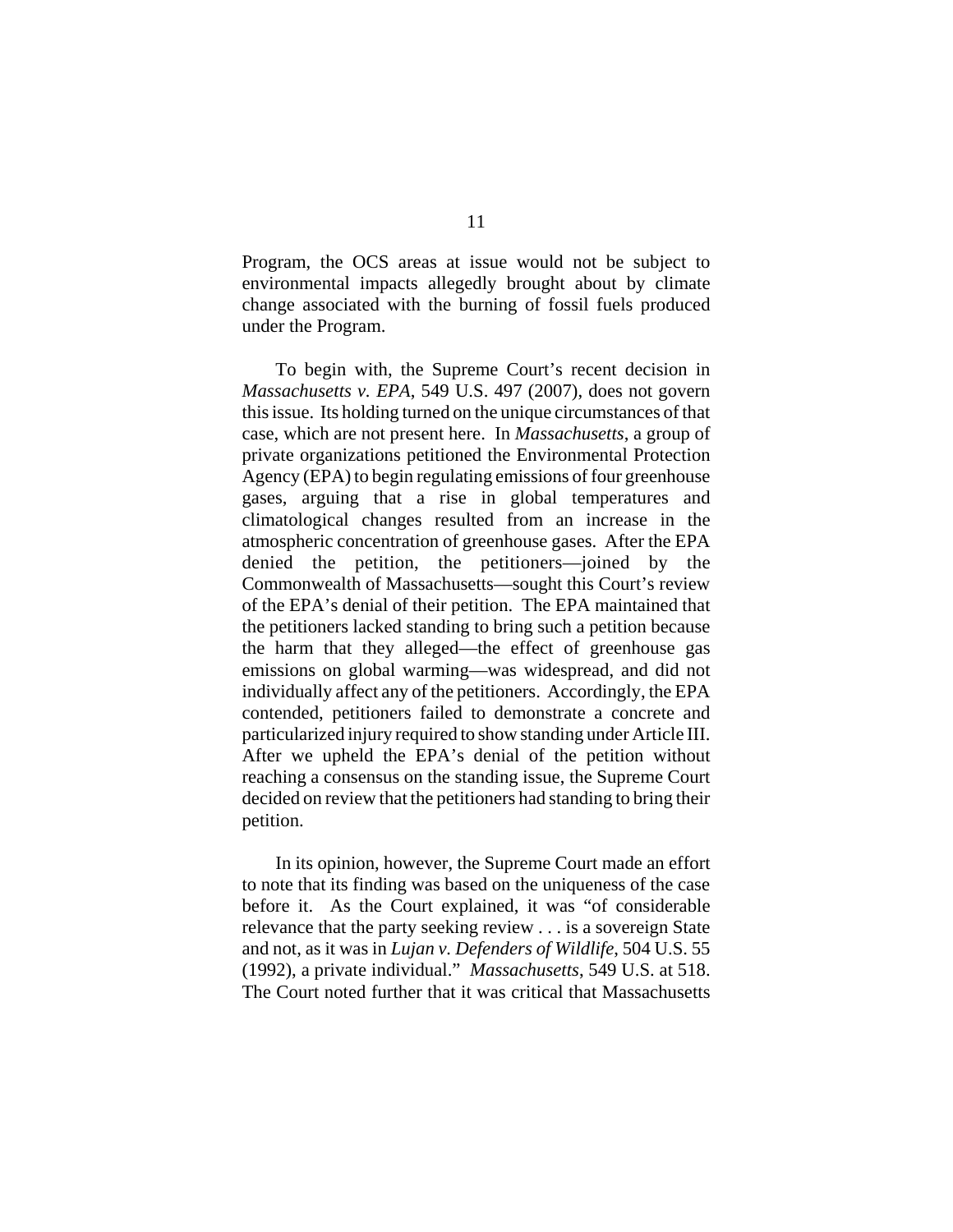sought to assert its own rights as a state under the Clean Air Act, and was not seeking to protect the rights of its citizens under the Clean Air Act. *Id.* at 520 n.17. In light of these unique circumstances, the Court afforded Massachusetts "special solicitude" in the Court's standing analysis due to Massachusetts's interests in ensuring the protection of the land and air within its domain, and its "well-founded desire to preserve its sovereign territory." *Id.* at 519, 520. With respect to Massachusetts's injury, the Court found that Massachusetts "owns a substantial portion of the state's coastal property" that had already been harmed by the EPA's inaction, and that the EPA's failure to regulate these gases would cause additional harm to its shoreline. *Id.* at 523. Though the Court found that the risks of climate change were widely shared because *global* sea levels had already begun to rise, it nevertheless concluded that Massachusetts had shown a sufficiently particularized injury because Massachusetts had alleged that its particular shoreline had actually been diminished by the effects of climate change. *Id.* In other words, by showing that climate change had diminished part of its own shoreline, Massachusetts itself had shown that it had been affected "in a personal and individual way" by the EPA's failure to regulate greenhouse gases. *Defenders of Wildlife*, 504 U.S. at 560 n.1. Thus, *Massachusetts* stands only for the limited proposition that, where a harm is widely shared, a sovereign, suing in its individual interest, has standing to sue where that sovereign's individual interests are harmed, wholly apart from the alleged general harm.

Assuming *arguendo* that Point Hope is a sovereign that might be entitled to "special solicitude" under *Massachusetts*, it is clear that *Massachusetts* does not govern this case. Point Hope does not allege anywhere that it has suffered its own individual harm apart from the general harm caused by climate change, and its derivative effects on Point Hope's members. Point Hope does not allege that Interior's acts will cause damage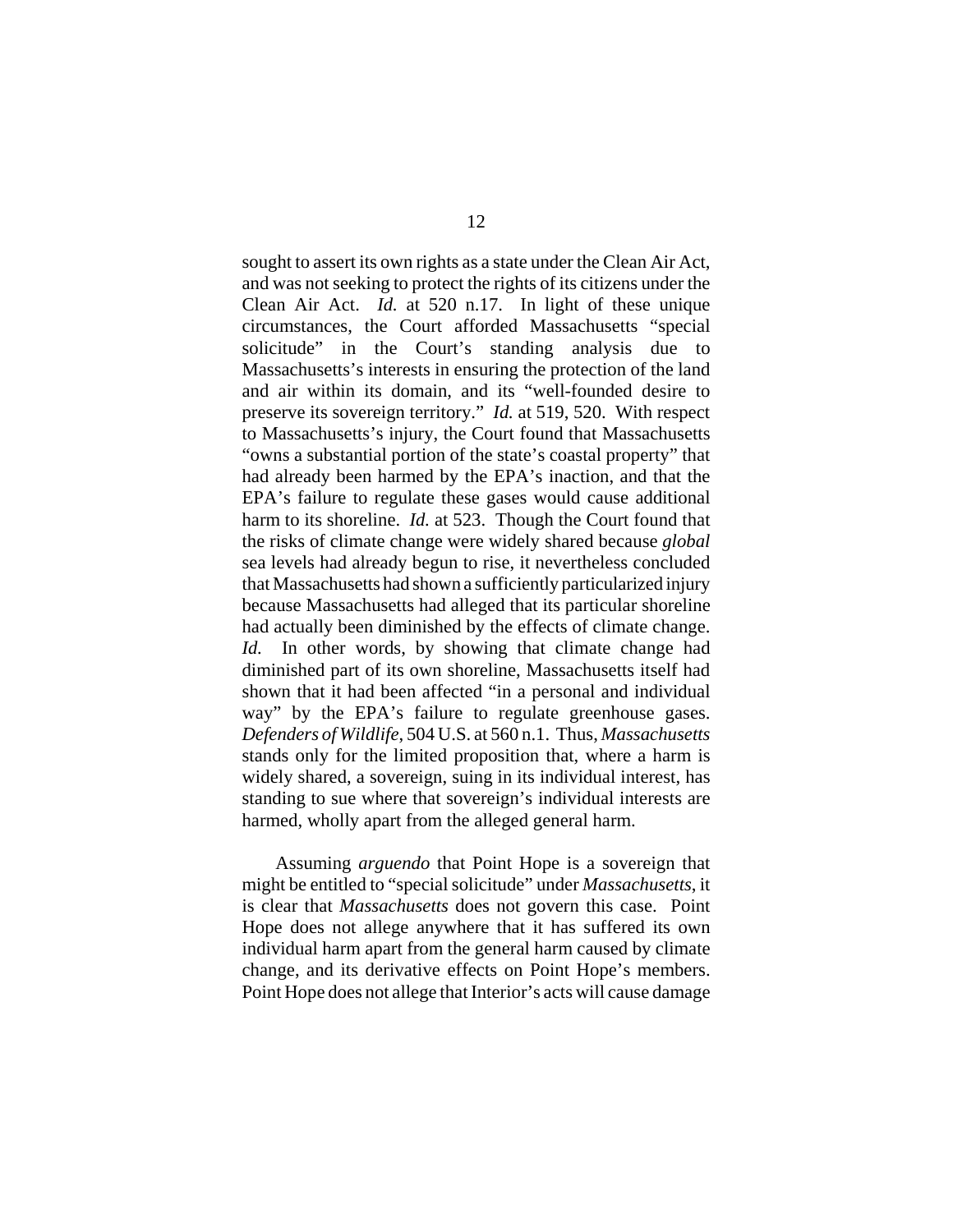to, or otherwise adversely affect, any of its own territory. To the contrary, each of Petitioners' climate change claims are founded on Interior's Leasing Program actions and the effects of those actions on the climate in general. Moreover, to the extent that Petitioners allege that the Leasing Program caused any *actual* harm to any territory, this harm is limited to areas of the OCS—areas that are owned by the federal government, not by a state or Native American tribe. Aside from these allegations of generalized harm brought about by climate change, Petitioners have not demonstrated that climate change would directly cause any diminution of Point Hope's territory any more than anywhere else. Accordingly, without this necessary element being present, we find that *Massachusetts*'s limited holding does not extend to the standing analysis in this case.

Moreover, it is doubtful that Point Hope would be able to assert a quasi-sovereign claim on behalf of its members against the federal government, as Massachusetts had against the EPA. Both the majority and dissenting opinions in *Massachusetts* recognized the general rule that a sovereign is prohibited from bringing an action to protect its citizens from the operation of federal statutes. *See Massachusetts*, 549 U.S. at 520 n.17 (majority opinion); *id.* at 539 (Roberts, C.J., dissenting); *see also Massachusetts v. Mellon*, 262 U.S. 447, 484-86 (1923). Here, Point Hope does not allege any specific harm that it has suffered individually as a result of Interior's actions in approving the Leasing Program. Instead, Point Hope is suing on behalf of its members and their individual interests. As the Court has long recognized, only the United States, and not the states, may represent its citizens and ensure their protection under federal law in federal matters. *See Mellon*, 262 U.S. at 485-86.

Outside of the very limited factual setting of *Massachusetts*, the Supreme Court's decision in *Defenders of Wildlife* sets forth the test for standing. *See Fla. Audubon Soc'y v. Bentsen*, 94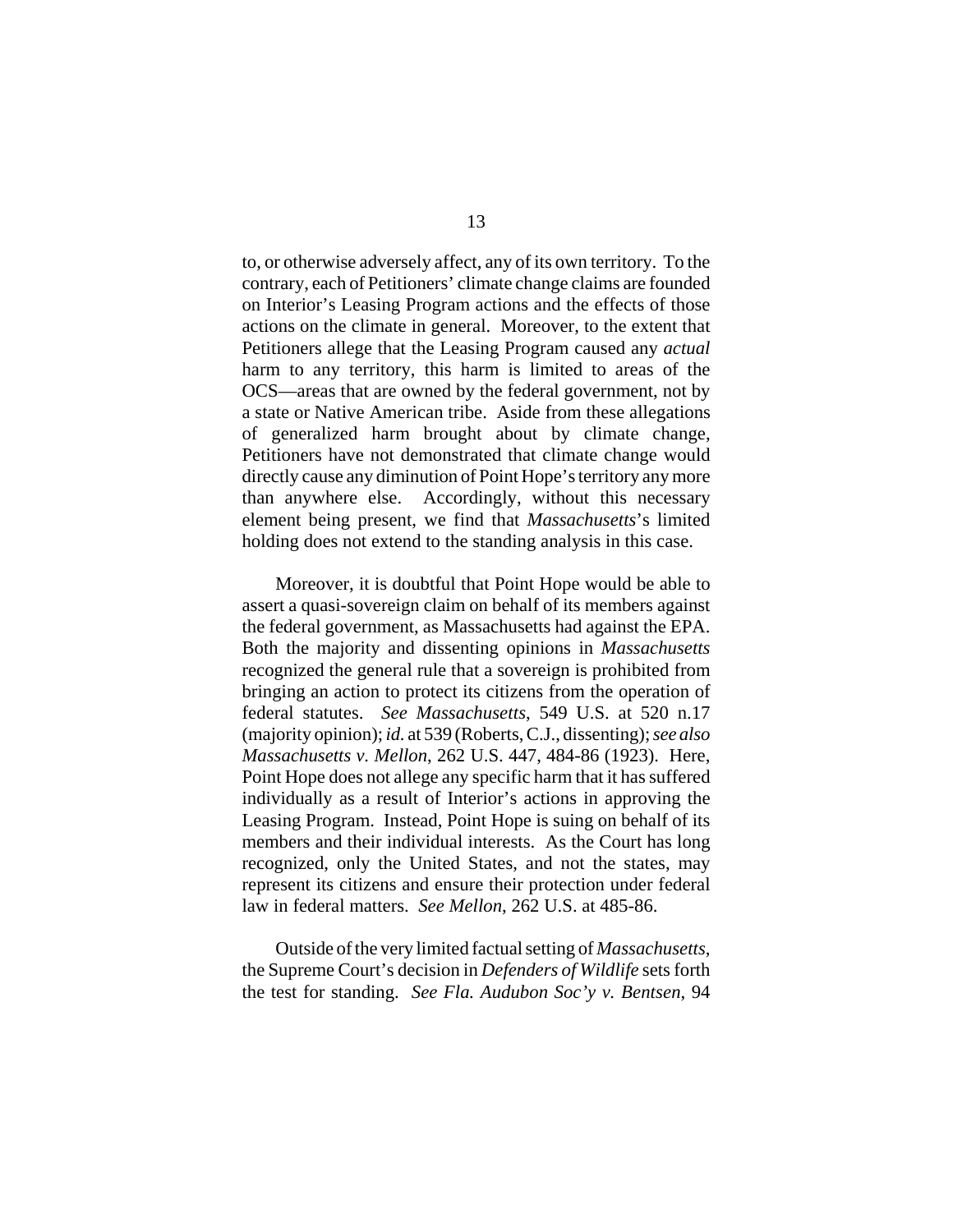F.3d 658 (D.C. Cir. 1996). In order for a petitioner to establish standing, a petitioner must demonstrate that it has suffered a concrete and particularized injury that is caused by, or fairly traceable to, the act challenged in the litigation and redressable by the court. *Defenders of Wildlife*, 504 U.S. at 560-61; *Fla. Audubon Soc'y*, 94 F.3d at 663. In cases such as this, where the petitioner is not the object of an alleged government action or inaction, "standing is not precluded, but it is ordinarily 'substantially more difficult' to establish." *Defenders of Wildlife*, 504 U.S. at 562 (quoting *Allen*, 468 U.S. at 758). In cases such as this, causation and redressability ordinarily hinge on the actions of "independent actors not before the courts and whose exercise of broad and legitimate discretion the courts cannot presume either to control or to predict." *Defenders of Wildlife*, 504 U.S. at 562 (quoting *ASARCO, Inc. v. Kadish*, 490 U.S. 605, 615 (1989) (opinion of Kennedy, J.)). Accordingly, the petitioner bears the burden of "adduc[ing] facts showing that those [third-party] choices have been or will be made in such manner as to produce causation and permit redressability of injury." *Defenders of Wildlife*, 504 U.S. at 562 (citing *Warth v. Seldin*, 422 U.S. 490, 505 (1975)).

Petitioners' substantive theory of standing fails because Petitioners have not established either the injury or causation element of standing. First, it is well-established that a party must demonstrate that it has suffered an injury that affects it in a "personal and individual way." *Defenders of Wildlife*, 504 U.S. at 560 n.1. Standing analysis does not examine whether the environment in general has suffered an injury. *See Fla. Audubon Soc'y*, 94 F.3d at 665. And yet Petitioners' substantive argument focuses on just this type of injury: that climate change might occur in the Arctic environment if the Leasing Program is allowed to proceed. This type of injury is insufficient to establish standing for two reasons. First, Petitioners' alleged injury runs afoul of the requirement that a justiciable injury must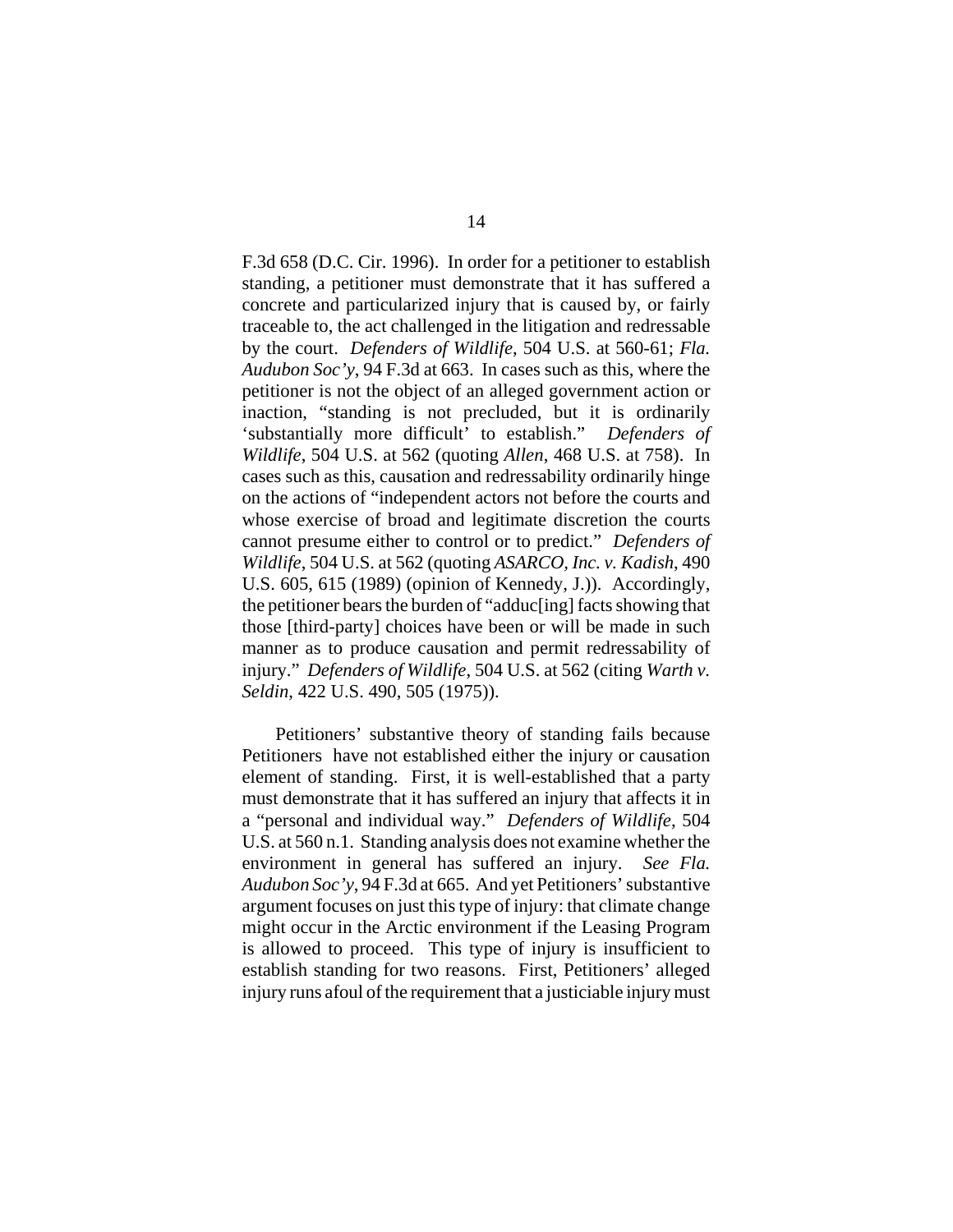be "actual or imminent, not conjectural or hypothetical." *Defenders of Wildlife*, 504 U.S. at 560 (internal quotation marks omitted). "A threatened injury must be certainly impending to constitute injury in fact." *Whitmore v. Arkansas*, 495 U.S. 149, 158 (1990) (internal quotation marks omitted). Petitioners can only aver that any significant adverse effects of climate change "may" occur at some point in the future. This does not amount to the actual, imminent, or "certainly impending" injury required to establish standing. Second, climate change is a harm that is shared by humanity at large, and the redress that Petitioners seek—to prevent an increase in global temperature—is not focused any more on these petitioners than it is on the remainder of the world's population. Therefore Petitioners' alleged injury is too generalized to establish standing.

Even if Petitioners were able to demonstrate an injury sufficient for standing, their substantive theory would still fail because Petitioners have failed to demonstrate a causal link between the government action by Interior and Petitioners' particularized injury. To properly establish causation, the injury must be "'fairly' traceable to the challenged action." *Allen*, 468 U.S. at 751. That is, the plaintiff must show that "it is substantially probable . . . that the challenged acts of the defendant, not of some absent third party, will cause the particularized injury of the plaintiff." *Fla. Audubon Soc'y*, 94 F.3d at 663 (citing *Allen*, 468 U.S. at 753 n.19). The more attenuated or indirect the chain of causation between the government's conduct and the plaintiff's injury, the less likely the plaintiff will be able to establish a causal link sufficient for standing. *See Allen*, 468 U.S. at 757-58.

In this case, Petitioners rely on too tenuous a causal link between their allegations of climate change and Interior's action in the first stage of this Leasing Program. In order to reach the conclusion that Petitioners are injured because of Interior's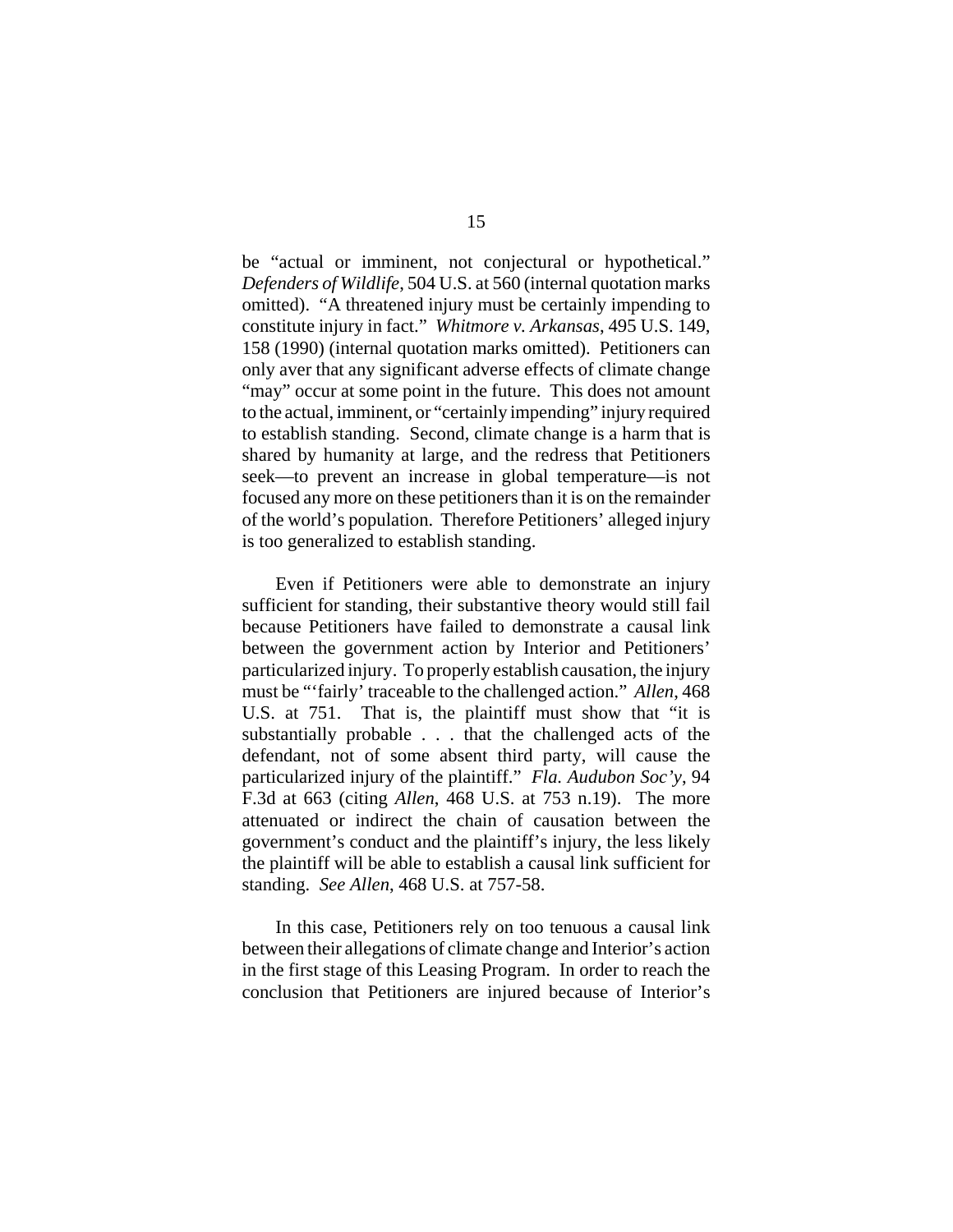alleged failure to consider the effects of climate change with respect to the Leasing Program, Petitioners must argue that: adoption of the Leasing Program will bring about drilling; drilling, in turn, will bring about more oil; this oil will be consumed; the consumption of this oil will result in additional carbon dioxide being dispersed into the air; this carbon dioxide will consequently cause climate change; this climate change will adversely affect the animals and their habitat; therefore Petitioners are injured by the adverse effects on the animals they enjoy. Such a causal chain cannot adequately establish causation because Petitioners rely on the speculation that various different groups of actors not present in this case—namely, oil companies, individuals using oil in their cars, cars actually dispersing carbon dioxide—might act in a certain way in the future. Moreover, Petitioners' causal chain fails to take into account that, at each successive stage of the Leasing Program, the law requires that Interior conduct additional and more detailed assessments of the Program's potential effect on the proposed leasing areas. *See* 43 U.S.C. §§ 1340(g)(3),  $1351(h)(1)(D)(i)$ . As mentioned previously, these additional analyses could scuttle a leasing program if the environmental effects of that program are found to be excessive. *See supra* Section I.B. Petitioners therefore also do not have standing because they cannot adequately establish causation. Accordingly, Petitioners' substantive theory of standing fails.

### 2. Petitioners' Procedural Theory of Standing

Alternatively, Petitioners argue that they are injured by Interior's failure to comply with both OCSLA and NEPA requirements. Specifically, Petitioners claim that Interior violated both OCSLA and NEPA because Interior failed to consider both the economic costs of the greenhouse gas emissions associated with the Program and the effects of climate change on OCS areas. As the Supreme Court noted in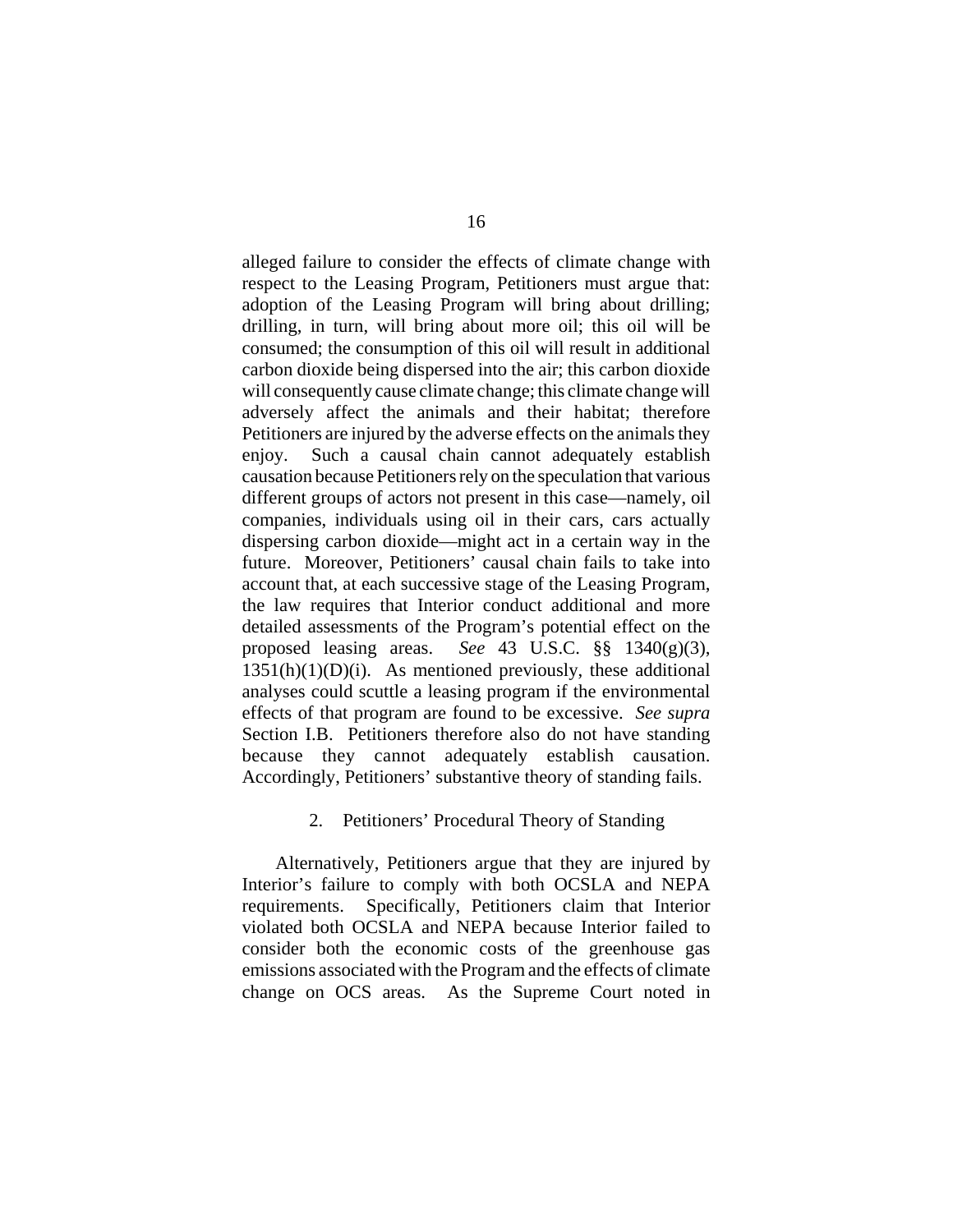*Defenders of Wildlife*, a plaintiff may have standing if it can show that an agency failed to abide by a procedural requirement that was "designed to protect some threatened concrete interest" of the plaintiff. *Defenders of Wildlife*, 504 U.S. at 573 n.8. In such cases, the omission of a procedural requirement does not, by itself, give a party standing to sue. *Fla. Audubon Soc'y*, 94 F.3d at 664. Rather, "a procedural-rights plaintiff must show not only that the defendant's acts omitted some procedural requirement, but also that it is substantially probable that the procedural breach will cause the essential injury to the plaintiff's own interest." *Id.* at 664-65. A plaintiff "must show that he is not simply injured as is everyone else, lest the injury be too general for court action, and suited instead for political redress." *Id.* at 667 n.4.

Petitioners may bring both their OCSLA- and NEPA-based climate change claims under their procedural standing theory. Petitioners have shown that they possess a threatened particularized interest, namely their enjoyment of the indigenous animals of the Alaskan areas listed in the Leasing Program. The Supreme Court has noted that "the desire to use or observe an animal species, even for purely esthetic purposes, is undeniably a cognizable interest for purpose of standing." *Defenders of Wildlife*, 504 U.S. at 562-63. This interest, however, will not suffice on its own "without any description of concrete plans, or indeed even any specification of *when*" the plaintiff will be deprived of the opportunity to observe the potentially harmed species. *Id.* at 564. Petitioners' affidavits demonstrate a sufficiently immediate and definite interest in enjoyment of the animals. Petitioners' members have detailed in their affidavits definitive dates in the near future. Second, Petitioners have shown, solely for the sake of an Article III standing analysis, that Interior's adoption of an irrationally based Leasing Program could cause a substantial increase in the risk to their enjoyment of the animals affected by the offshore drilling, and that our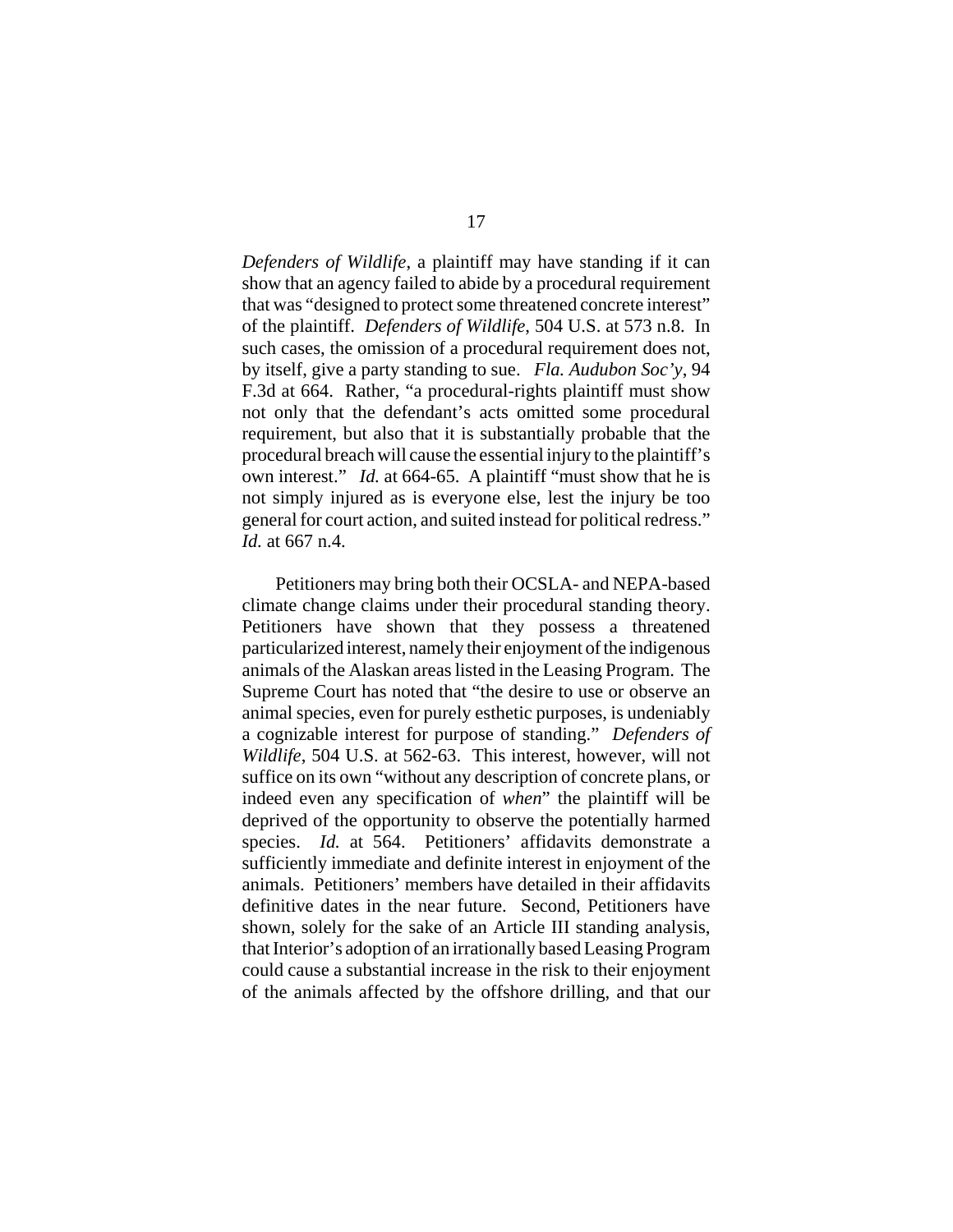setting aside and remanding of the Leasing Program would redress their harm.

#### B. NEPA Climate Change and Baseline Data Claims

We next consider the justiciability of Petitioners' climate change and baseline data claims under NEPA. Petitioners contend that Interior failed to account for (1) the present and future impact of climate change on the Program areas, and (2) the impact on climate change of the additional consumption caused by the Program. They also contend that Interior has effectively conceded that there is insufficient data detailing the baseline biological condition of the Beaufort, Bering, and Chukchi Seas in the Leasing Program because Interior has admitted that there are gaps in the baseline research for these areas. Petitioners argue that Interior cannot adequately describe the affected areas, as required by 40 C.F.R. § 1502.15, until it conducts additional research to close these gaps, and completely establish the baseline conditions. Interior's failure to conduct this research to close the baseline data gaps therefore violates NEPA. In addition, Petitioners contend that Interior has violated 40 C.F.R. § 1502.22 because Interior has not disclosed to what extent this baseline information is either unavailable or absent, and has failed to provide this information, which is required to assess the environmental condition of 40 C.F.R. § 1502.15.

Here, Petitioners' NEPA-based claims are not ripe due to the multiple stage nature of the Leasing Program. This court's decision in *Wyoming Outdoor Council v. United States Forest Service*, 165 F.3d 43 (D.C. Cir. 1999), is instructive here. In *Wyoming Outdoor Council*, the court was faced with a NEPA challenge to a multi-stage on-shore leasing program similar to the Leasing Program at hand. The *Wyoming Outdoor Council* petitioners argued that the Forest Service violated NEPA because it approved an oil-and-gas leasing program without first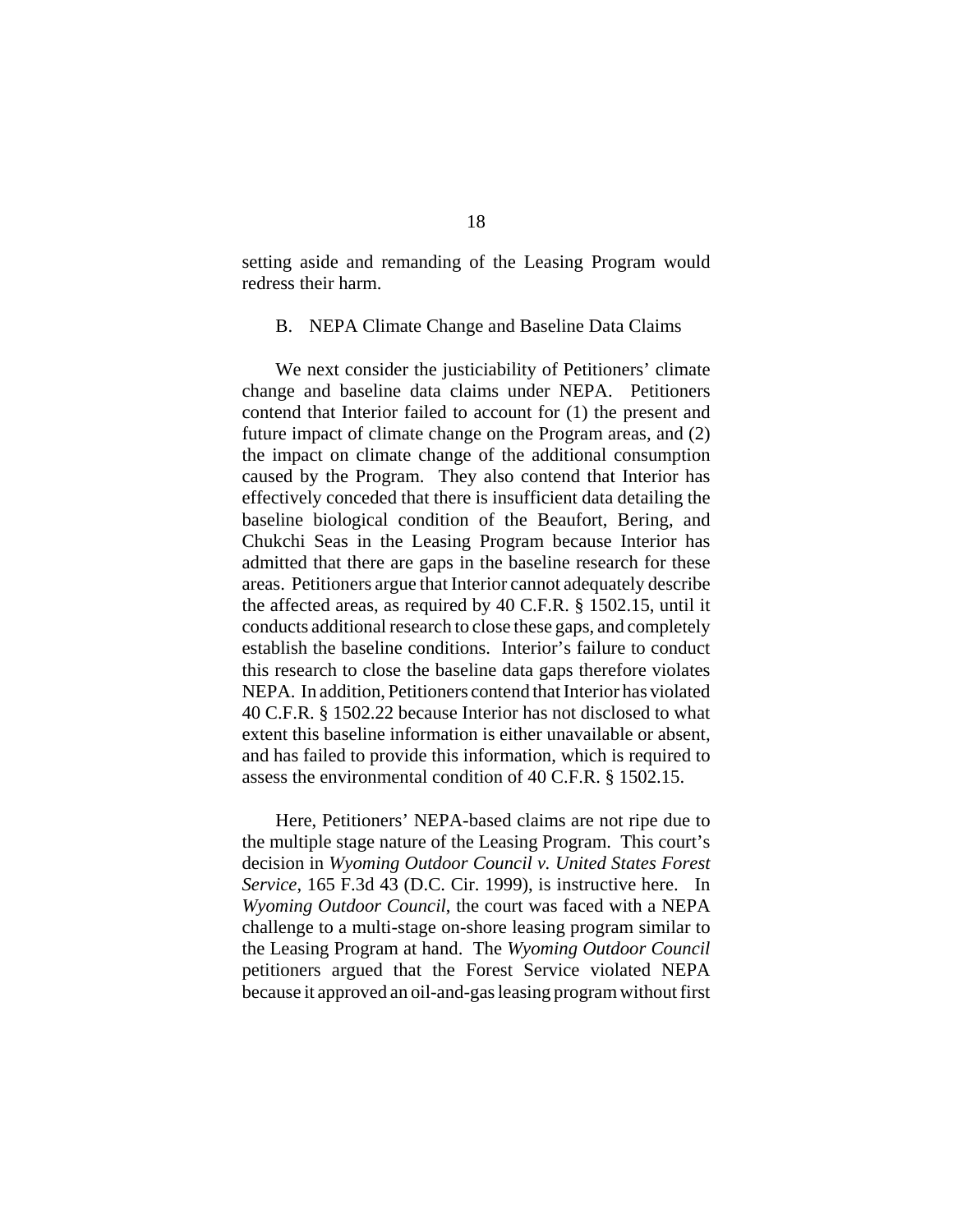determining whether an adequate site-specific environmental review had been performed. As here, the petitioners' challenge in *Wyoming Outdoor Council* was brought at the early stage of the program that involved only "the identification and mapping of areas that might be suitable for leasing." *Id.* at 45. The court dismissed the petitioners' NEPA challenge as unripe, finding that an agency's NEPA obligations mature only once it reaches a "critical stage of a decision which will result in 'irreversible and irretrievable commitments of resources' to an action that will affect the environment." *Id.* at 49 (quoting *Mobil Oil Corp. v. FTC*, 562 F.2d 170, 173 (2d Cir. 1977)). In the context of multiple-stage leasing programs, we ultimately held that "the point of irreversible and irretrievable commitment of resources and the concomitant obligation to fully comply with NEPA do not mature until leases are issued." *Wyoming Outdoor Council*, 165 F.3d at 49.

Applying this reasoning here, Petitioners' NEPA challenges are not ripe for review. At the point that Petitioners filed their petitions, Interior had only approved the Leasing Program at issue. No lease-sales had yet occurred. The Leasing Program here had therefore not yet reached that "critical stage" where an "irreversible and irretrievable commitment of resources" has occurred that will adversely affect the environment. *See id.*

Additionally, any harm that might befall Petitioners by having to wait until the actual leasing stage to bring their claims is outweighed by the harm to Interior (and other agencies). Allowing a petitioner to bring such NEPA challenges to a leasing program when no rights have yet been implicated, or actions taken, would essentially create an additional procedural requirement for all agencies adopting any segmented program. This would impose too onerous an obligation, and would require an agency to divert too many of its resources at too early a stage in the decision-making process. By contrast, Petitioners suffer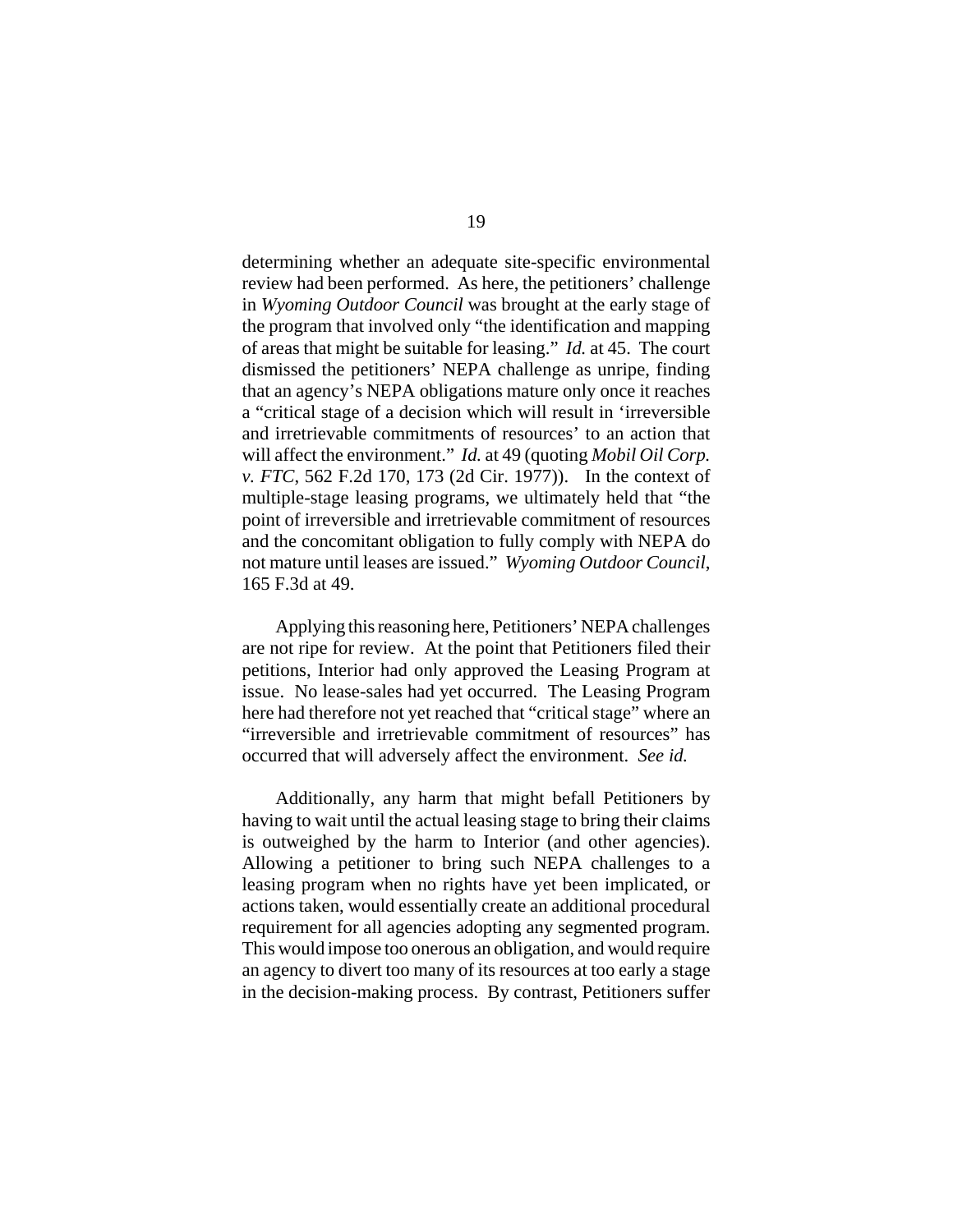little by having to wait until the leasing stage has commenced in order to receive the information it requires. In the meantime, as Interior points out, no drilling will have occurred, and consequently, no harm will yet have occurred to the animals or their environment. $<sup>1</sup>$ </sup>

Petitioners argue, however, that the Supreme Court's decision in *Ohio Forestry Association, Inc. v. Sierra Club*, 523 U.S. 726 (1998), forestalls a conclusion that their NEPA challenges are not ripe. Specifically, Petitioners point to the Court's statement that "a person with standing who is injured by a failure to comply with the NEPA procedure may complain of that failure at the time the failure takes place, for the claim can

<sup>1</sup> Petitioners claim that Interior's adoption of the Program could result in further exploration and seismic testing by third parties in the Program areas. Petitioners fail to point to any evidence that the Program itself authorizes anyone to conduct seismic testing or engage in any other activity detrimental to wildlife in the Program areas. Nor does anything in the record suggest that seismic testing or other exploration activities have been or will be conducted without being separately authorized by the Secretary of Interior. *Cf.* 30 C.F.R. § 251.4 (requiring permit for geological and geophysical exploration, including seismic testing and test drilling, of the OCS); Mineral Mgmt Svc., Dep't of the Interior, Recent G & G Permit Applications, Alaska OCS Region, http://www.mms.gov/alaska/re/recentgg/recentgg.htm (last visited Mar. 30, 2009). Moreover, the fact that Interior conducted one lease-sale in the Chukchi Sea since the time these petitions for review were filed does not make either Petitioners' NEPA claims or its ESA claim more ripe because Interior apparently undertook the additional requisite steps under NEPA and ESA prior to conducting that one lease-sale. *See* Chukchi Sea Planning Area Oil and Gas Lease Sale 193 and Seismic Surveying Activities in the Chukchi Sea, 72 Fed. Reg. 32,860 (June 14, 2007) (notice of availability of a Final Environmental Impact Statement). Point Hope and others have challenged the validity of this lease-sale in federal court in Alaska, and it is not at issue here.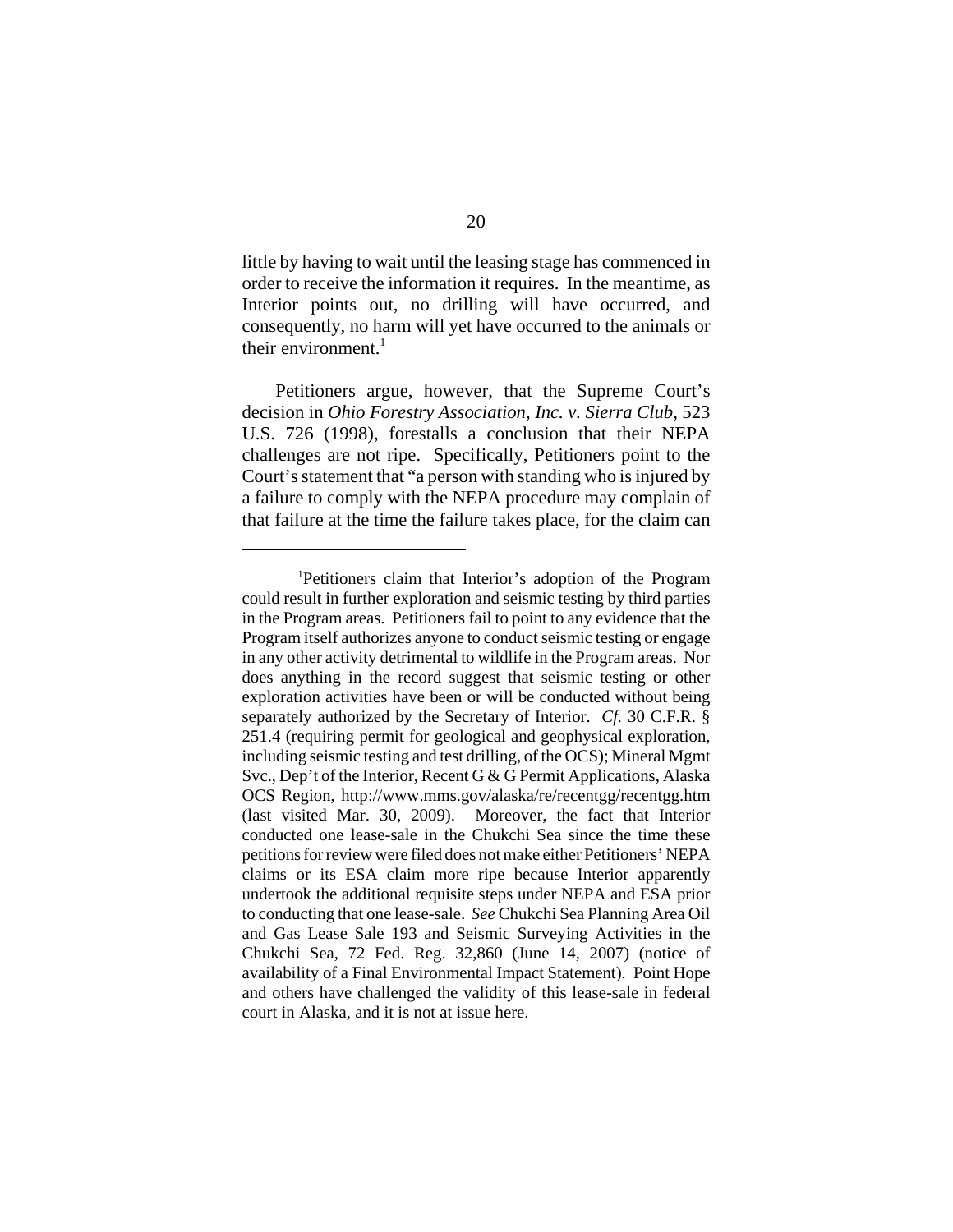never get riper." *Id.* at 737. Accordingly, Petitioners argue that their NEPA claims are justiciable because, as the Court noted, they cannot get any riper.

*Ohio Forestry* does not control. First, the case concerned a claim that the Forest Service had violated the National Forest Management Act of 1976 (NFMA), and whether that claim was ripe for review. The quotation Petitioners rely on was therefore dicta. *See id.* at 737. True, considered dicta of the Supreme Court has long been regarded as forceful, even though it is not binding. *See Cohens v. Virginia*, 19 U.S. (6 Wheat.) 264, 399 (1821). Nevertheless, in *Ohio Forestry*, the Court did not opine that the obligation to conduct research under NEPA begins the moment an OCSLA Leasing Program is adopted, as Petitioners suggest. *Ohio Forestry*, 523 U.S. at 737. To the contrary, the Supreme Court did not address when the obligation to provide research under NEPA began. *Id.* The Court noted only that NEPA claims do not get any riper than they are at the moment a violation occurred. *Id.* It was not resolving the point at which such a violation would occur. *Id. Wyoming Outdoor Council*, by contrast, fills in this gap by stating that a NEPA obligation commences once the agency reaches a "critical stage of a decision"—specifically, the leasing stage. *Wyoming Outdoor Council*, 165 F.3d at 49. It stands to reason that, applying *Ohio Forestry*, Petitioners' NEPA claims would not get any riper than at the time NEPA's obligation commenced and was disregarded. That obligation has not yet occurred because Interior has only reached the Leasing Program issuance stage, and has not yet begun the leasing stage. Accordingly, *Ohio Forestry* does not alter our analysis.

For these reasons, Petitioners' NEPA claims are not ripe.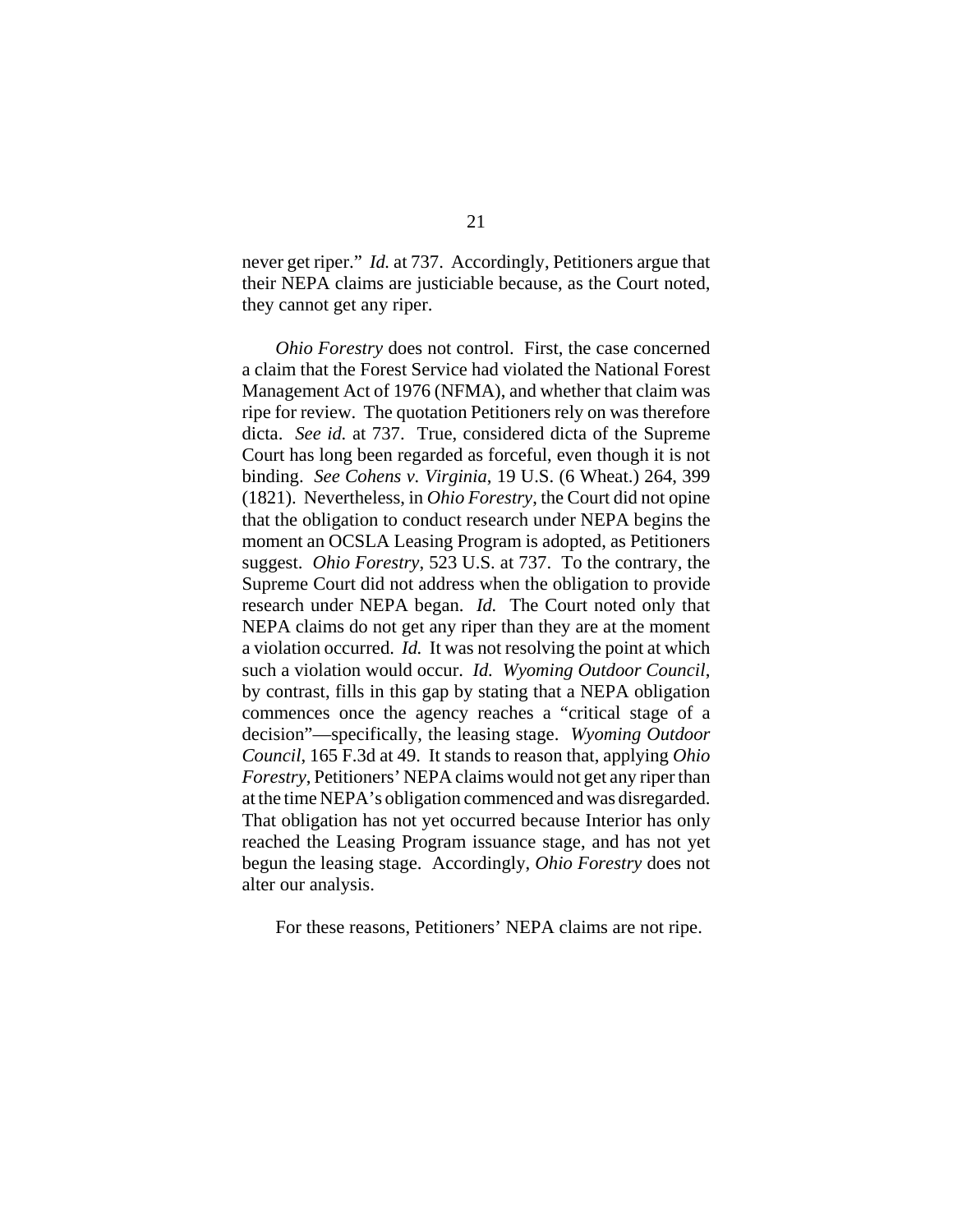#### C. ESA Claim

When it approved the Leasing Program, Interior stated that it did not need to engage in any consultation concerning the Program's impacts on threatened and endangered species at this preliminary stage of the Program. Instead, Interior indicated that it would comply with the ESA's Section 7 requirements once the Program reached its later stages. *See* 16 U.S.C. § 1536. Petitioners argue that Interior's failure to conduct such a consultation at the approval stage of the Leasing Program violates 16 U.S.C. § 1536(a)(2). Interior counters that Petitioners' Section 7 claim is unripe.

Section 7 of the ESA clearly sets forth that:

Each Federal agency shall, in consultation with [either the Fisheries Service or the Fish and Wildlife Services], insure that any action authorized, funded, or carried out by such agency . . . is not likely to jeopardize the continued existence of any endangered species or threatened species or result in the destruction or adverse modification of habitat of such species which is determined . . . to be critical.

16 U.S.C. § 1536(a)(2). Accordingly, an agency must consult with NMFS or Fish and Wildlife if the agency concludes that its action "may affect" a listed species or critical habitat. *See* 50 C.F.R. §§ 402.13, 402.14.

In order to resolve the ripeness of Petitioners' ESA claim, our inquiry must therefore focus on whether an agency's approval of a leasing program "may affect" a listed species or critical habitat. Petitioners argue that we should consider the Leasing Program's potential effect on endangered species as a whole in resolving this issue. In other words, Petitioners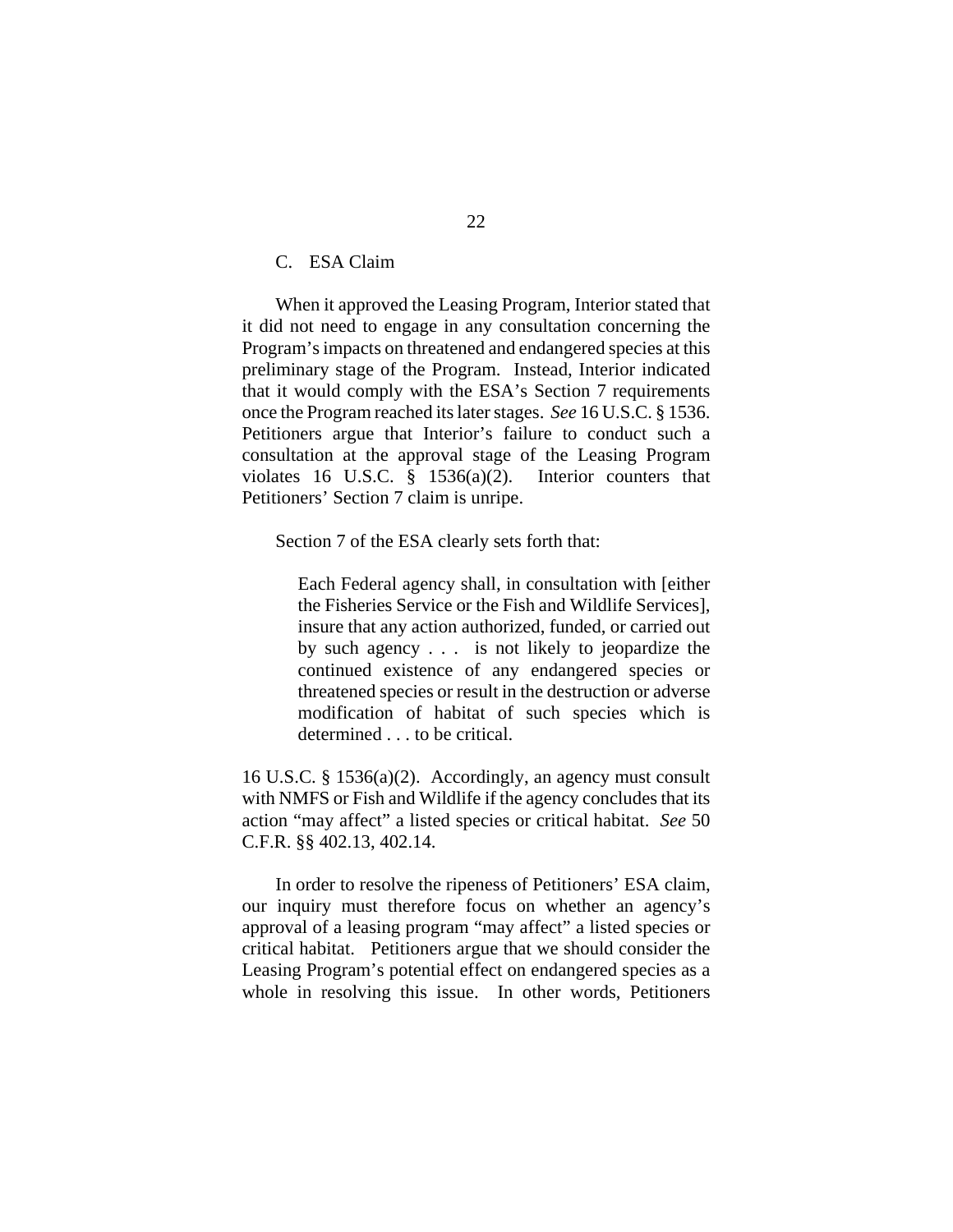advocate a "but for" approach: if, because of events traceable to the agency's adoption of the multiple-stage leasing plan, it is possible that an endangered species will be affected, then the agency must consult with NMFS or Fish and Wildlife. Interior advocates more of a "proximate cause" approach, viewing each stage of the agency action as a separate intervening act, and linking any effect on endangered species to that particular stage.

Our holding in *North Slope Borough v. Andrus*, 642 F.2d 589 (D.C. Cir. 1980), best informs the resolution of this issue. In *North Slope*, representatives of environmental organizations and native Alaskans sought to enjoin Interior from carrying out a leasing program for oil and gas development in the Beaufort Sea. Importantly, the leasing program in *North Slope* had already reached the lease-sale stage; the program had been approved by the Secretary, but no bids had been accepted, and no leases had been executed. *Id.* at 593-94. Nevertheless, as in this case, the *North Slope* petitioners argued that Interior's failure to consult with NMFS and Fish and Wildlife violated Section 7 of the ESA. Assuming without deciding that a lease sale and all subsequent program activities constituted "agency action" under the ESA, we held that "satisfaction of the ESA mandate that no endangered life be jeopardized must be measured in view of the full contingent of OCSLA checks and balances and all mitigating measures adopted in pursuance thereof." *North Slope*, 642 F.2d at 609. The segmented nature of OCSLA Leasing Programs is such a mitigating measure because it allows "graduated compliance with environmental and endangered life standards, [thereby making] ESA requirements more likely to be satisfied both in an ultimate and a proximate sense." *Id.* In other words, courts must consider the ESA's requirements in light of each particular leasing program stage at issue because those stages are there by design.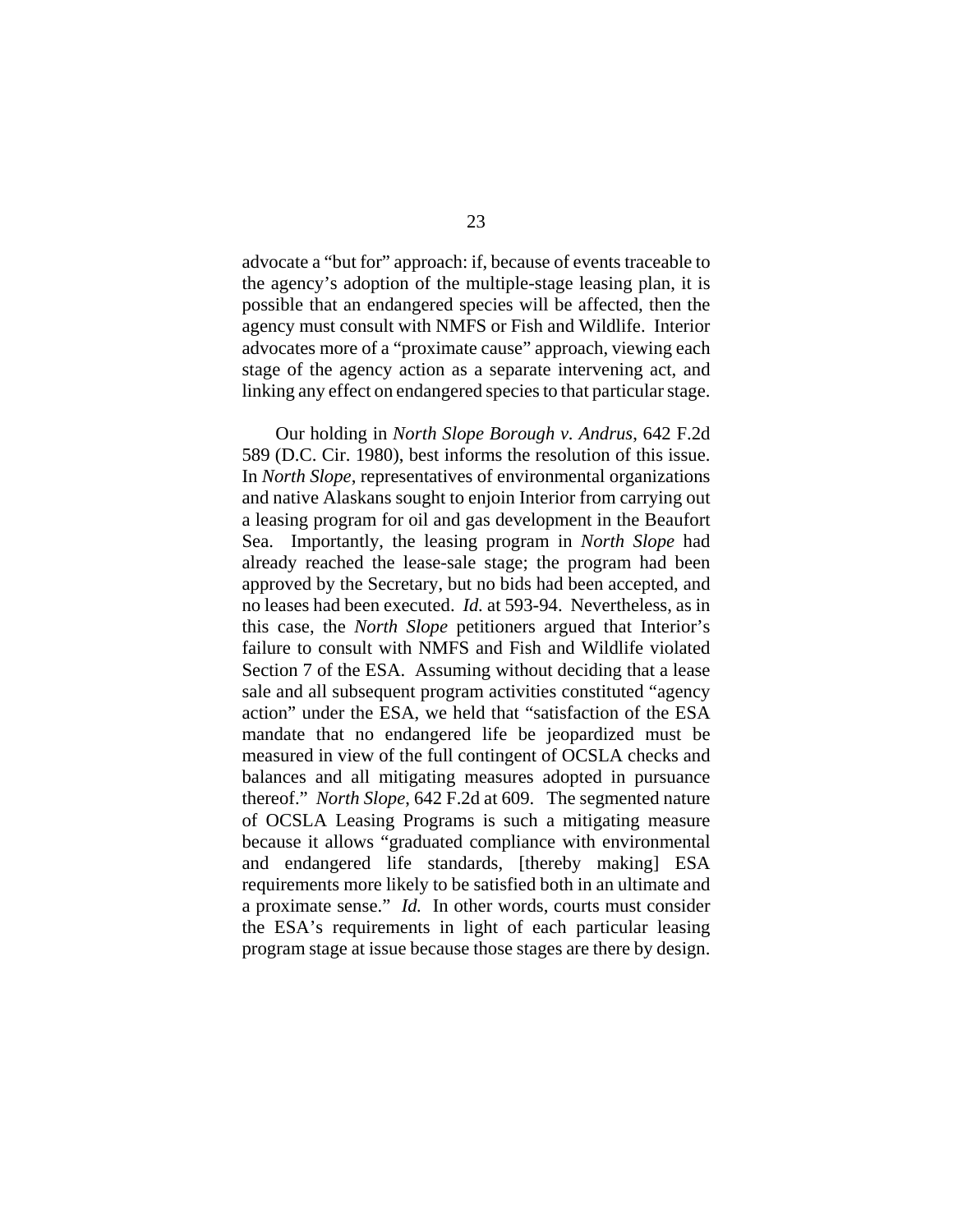Applying the reasoning in *North Slope* to the facts before us, we conclude that Petitioners' ESA claim is not yet ripe. Given the multi-stage nature of leasing programs under OCSLA, we must consider any environmental effects of a leasing program on a stage-by-stage basis, and correspondingly evaluate ESA's obligations with respect to each particular stage of the program. Regardless of whether there has been an agency action under the ESA, the completion of the first stage of a leasing program does not cause any harm to anything because it does not require any action or infringe on the welfare of animals. The welfare of animals is, by design, only implicated at later stages of the program, each of which requires ESA consultation and additional environmental review by Interior. *See id.* at 608- 09. In addition, at this initial stage, leasing programs may list areas that Interior does not intend to lease. It is therefore not certain, at least at this initial stage of the Leasing Program, that any of the endangered species in the areas at issue may be affected by the Program, as the proposed leases in these areas might never come to pass. As a result, both this court and the Secretary of the Interior "would benefit from postponing review until the policy in question has sufficiently 'crystallized' by taking on a more definite form." *Venetian Casino Resort, LLC v. EEOC*, 409 F.3d 359, 364 (D.C. Cir. 2005) (citing *City of Houston v. Dep't of Hous. & Urban Dev.*, 24 F.3d 1421, 1430-31 (D.C. Cir.1994)). Any hardship to Petitioners from delaying review of their ESA claim until after Interior moves beyond this initial stage of the Leasing Program is insufficient to outweigh the institutional interests of the court and Interior.<sup>2</sup> Petitioners' ESA challenge at this initial stage of the Leasing Program is therefore premature. *See Atl. States Legal Found. v. EPA*, 325 F.3d 281, 284-85 (D.C. Cir. 2003).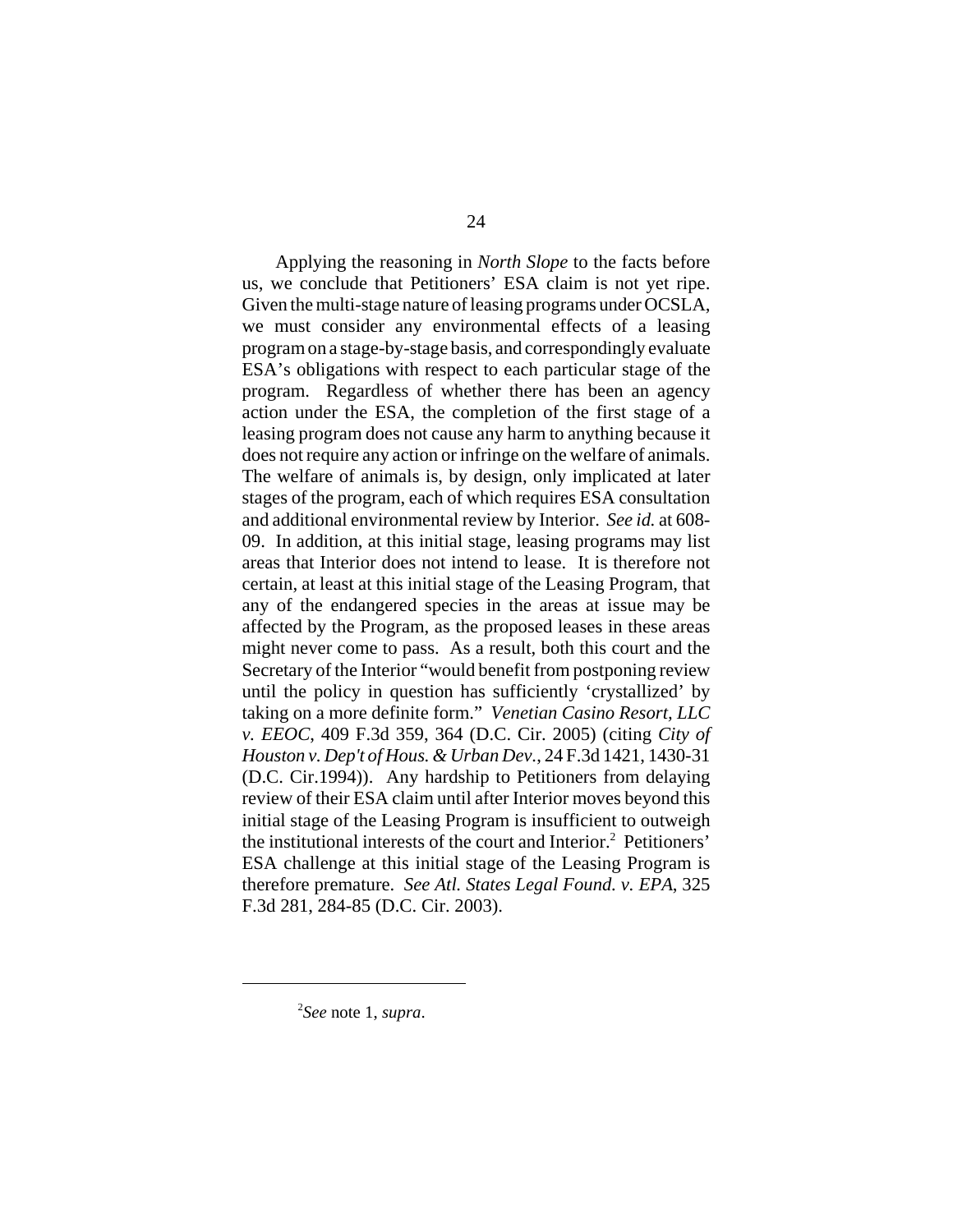D. OCSLA-based NOAA Study and Baseline Information Claims

Finally, we conclude that we do have jurisdiction over both of Petitioners' remaining OCSLA-based claims. Specifically, Petitioners argue that the Leasing Program violates OCSLA because Interior approved the Program without conducting sufficient biological baseline research. Petitioners also contend that the Leasing Program violates Section  $18(a)(2)(G)$  of OCSLA because it relied on an insufficient NOAA study in assessing the environmental sensitivity of the OCS planning areas in the Leasing Program. *See* 43 U.S.C. § 1344(a)(2)(G).

First, as we did with Petitioners' OCSLA-based climate change claims, we conclude that Petitioners have standing to bring these remaining two OCSLA-based claims. Petitioners have shown that they possess a threatened particularized interest, namely their enjoyment of the indigenous animals of the Alaskan areas listed in the Leasing Program, and that they have a sufficiently immediate and definite interest in enjoyment of the animals. Second, Petitioners have also shown, solely for the sake of Article III standing analysis, that Interior's adoption of an irrationally based Leasing Program could cause a substantial increase in the risk to their enjoyment of the animals affected by the offshore drilling, and that our setting aside and remand of the Leasing Program would redress their harm. We also conclude that both of these remaining OCSLA-based claims are ripe for review, as both concern OCSLA requirements that are implicated at the initial stage of a leasing program. Accordingly, we may also proceed to the merits of these two claims.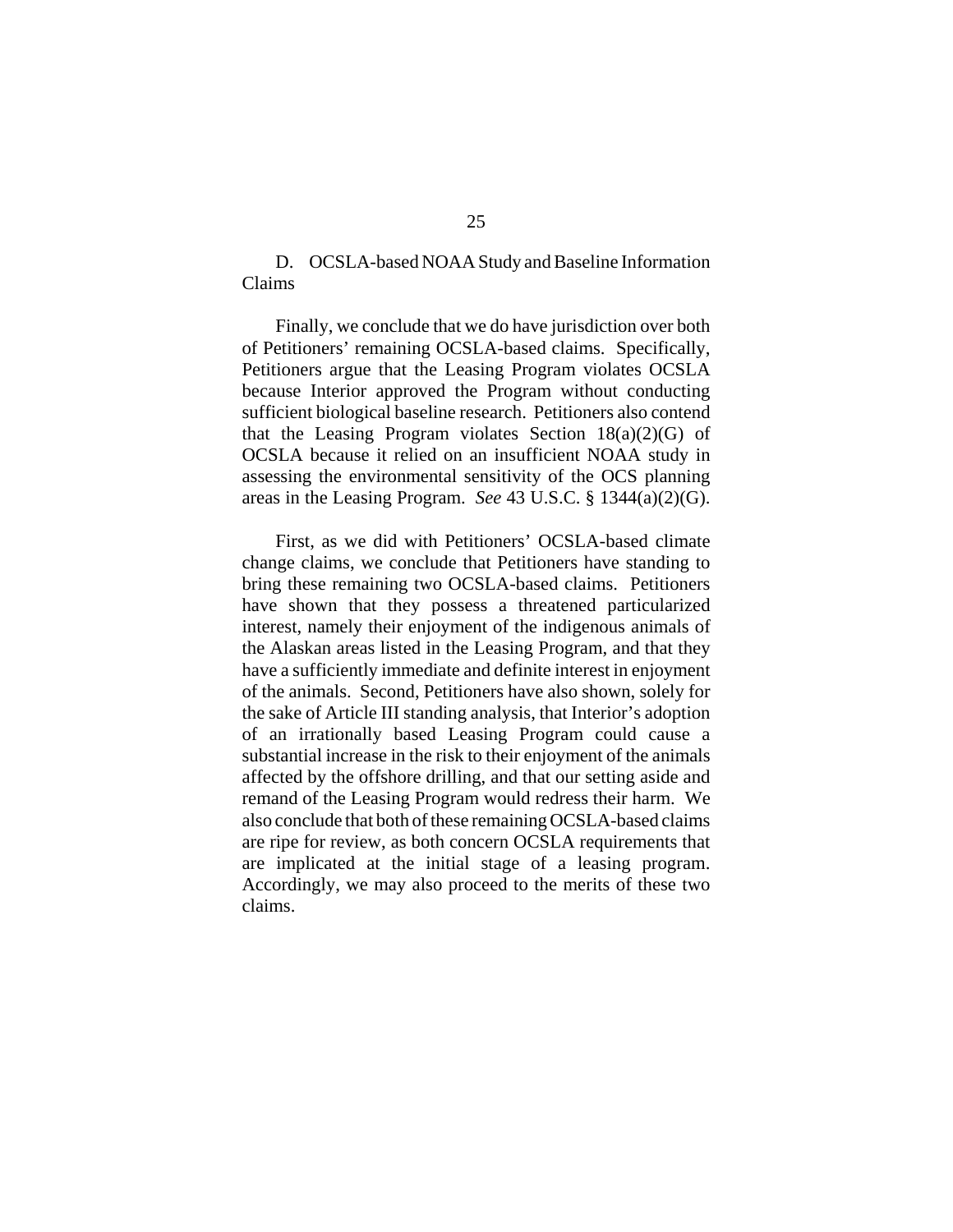## III. MERITS OF THE REMAINING JUSTICIABLE CLAIMS

#### A. Standard of Review

This court utilizes a "hybrid" standard of review when reviewing a leasing program for compliance with OCSLA. *See Watt I*, 668 F.2d at 1300. Findings of ascertainable fact are guided by the substantial evidence test. *Id.* at 1302. Under this standard, evidence upon which a finding is made must be "more than a scintilla," but may be less than a preponderance of the evidence. *FPL Energy Maine Hydro LLC v. FERC*, 287 F.3d 1151, 1160 (D.C. Cir. 2002). An agency's policy judgments are reviewed to ensure that "the decision is based on a consideration of the relevant factors and whether there has been a clear error of judgment." *Watt I*, 668 F.2d at 1302. This court gives substantial deference to the Secretary of Interior's interpretation of ambiguous provisions in OCSLA, so long as that interpretation is a "permissible construction of the statute." *See id.* at 1302-03. However, a statutory interpretation that does not effectuate Congress' intent must fall. *Id.* at 1303.

## B. OCSLA-based Climate Change Claims

Petitioners raise two distinct but related OCSLA-based climate change claims. First, Petitioners argue that the Secretary violated sections  $18(a)(1)$  and  $(a)(3)$  of OCSLA by failing to account for the environmental costs resulting from consumption of the fossil fuels extracted from the OCS. Second, Petitioners contend that Interior violated section 18(a)(2) of OCSLA because Interior failed to adequately consider climate change caused by consumption of these fossil fuels and the present and future impact of climate change on OCS areas as section  $18(a)(2)(H)$  requires. To the extent these claims concern Interior's alleged failure to consider the effects brought about by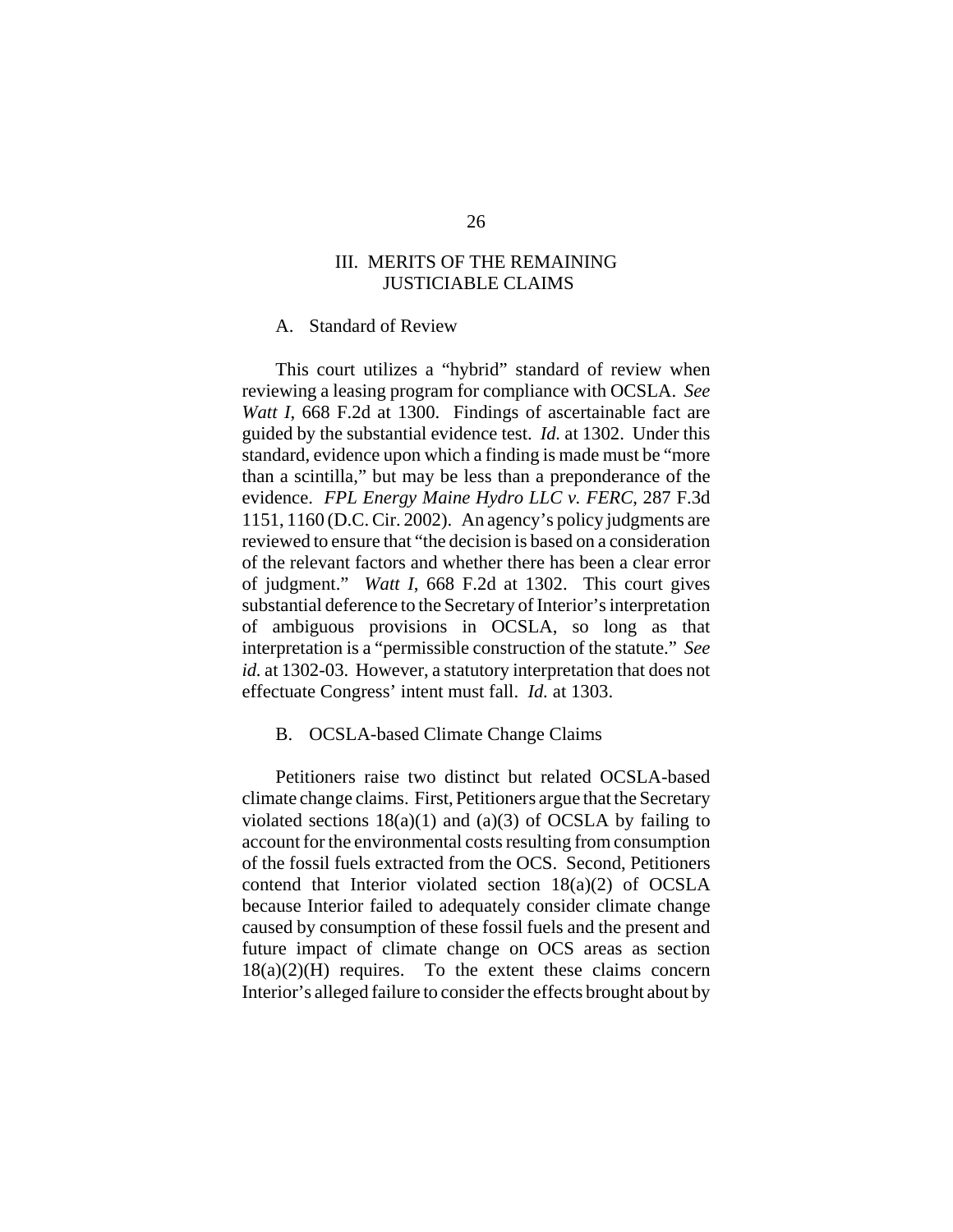*consumption* of oil and gas extracted under the Program, we hold that OCSLA does not require Interior to consider the global environmental impact of oil and gas consumption before approving a Leasing Program. Therefore, OCSLA does not require Interior to consider the further derivative environmental impact that oil and gas consumption has on OCS areas. Accordingly, Petitioners' OCSLA climate change claims fail.

Contrary to Petitioners' claims, the text of OCSLA does not require Interior to consider the impact of *consuming* oil and gas extracted under an offshore Leasing Program. Under Section 18(a) of OCSLA, Interior must prepare Leasing Programs so that "the size, timing, and location of leasing activity . . . will best meet national energy needs." 43 U.S.C. § 1344(a). Section 18(a)(1) states further that Interior must consider the values of resources "contained in the outer Continental Shelf," as well as "the potential impact of oil and gas *exploration* on other resource values of the [OCS] and the marine, coastal and human environments." 43 U.S.C. § 1344(a)(1) (emphasis added). Similarly, section 18(a)(3) states that "[t]he Secretary shall select the timing and location of leasing . . . so as to obtain a proper balance between the potential for environmental damage, the potential for the discovery of oil and gas, and the potential for adverse impact on the coastal zone." 43 U.S.C. § 1344(a)(3). We noted in *Watt I* that such a cost-benefit analysis of oil and gas extraction under section  $18(a)(3)$  is satisfactory when an individual area's potential benefits are weighed against its potential costs. *See Watt I*, 668 F.2d at 1318. The Secretary therefore need only consider the "potential for environmental damage" on a localized area basis. And, under section 18(a)(2), Interior is required to determine the impacts of "exploration, development, and production" of oil and gas. As the statutory language and our precedent show, Interior's obligations under OCSLA extend to assessing the relative impacts of production and extraction of oil and gas on the localized areas in and around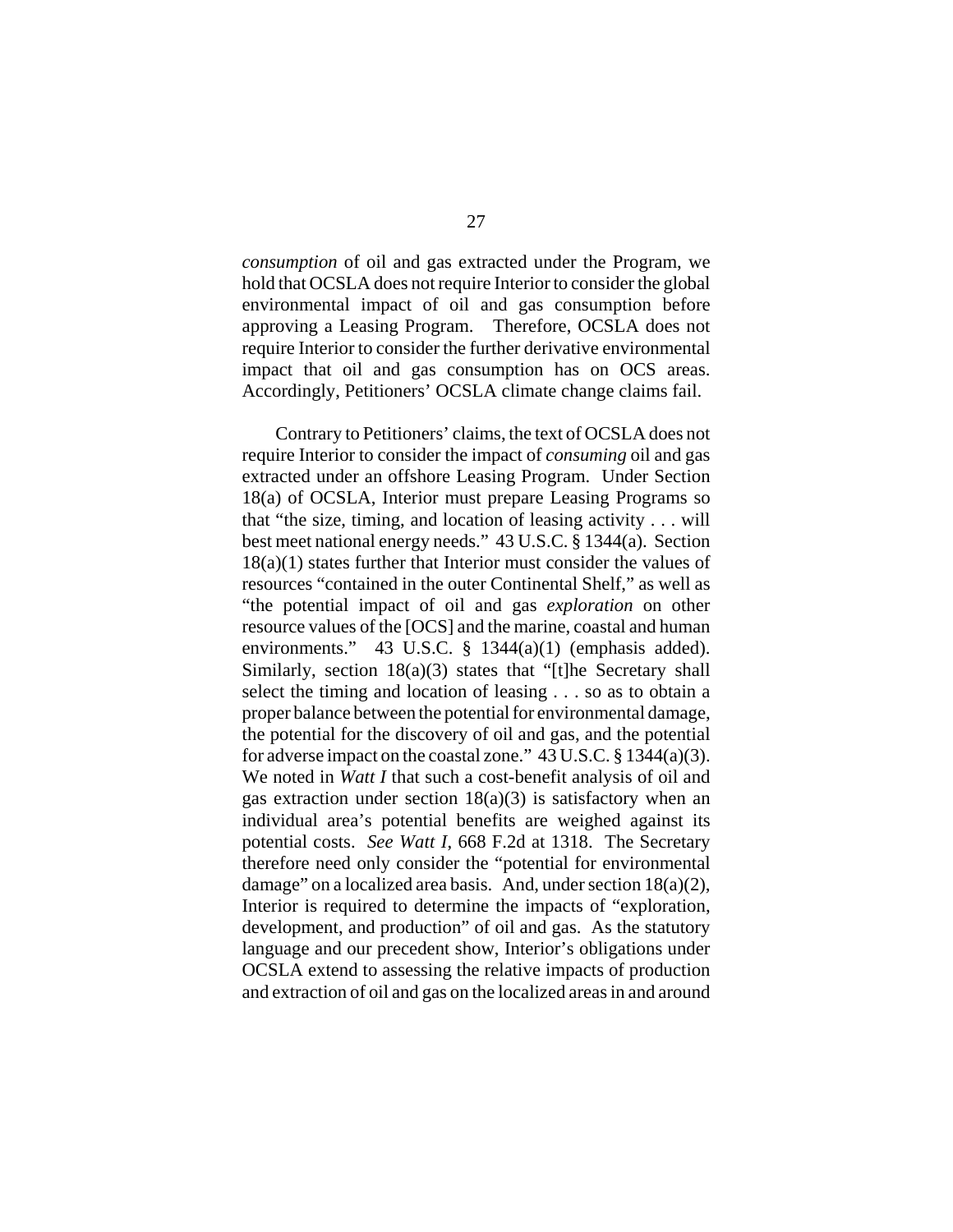where the drilling and extraction occurred. Interior need not consider the impacts of the *consumption* of oil and gas after it has been extracted from the OCS. OCSLA therefore concerns the local environmental impact of leasing activities in the OCS and does not authorize—much less require—Interior to consider the environmental impact of post-exploration activities such as consuming fossil fuels on either the world at large, or the derivative impact of global fossil fuel consumption on OCS areas.

Moreover, Interior's continuing duty to promulgate fiveyear Leasing Programs under OCSLA renders Interior's consideration of the effects of oil and gas consumption unnecessary. Petitioners argue that Interior's consideration of the environmental impacts of greenhouse emissions associated with the Program might have altered Interior's ultimate decisions concerning the Program's leasing activities, such that the OCS areas at issue here might not have been included in the Program. But Petitioners' argument ignores the fact that Interior's decisions about the size and location of leasing areas or the timing of oil and gas extraction do not affect the impact that *consuming* oil and gas may have on climate change. That environmental impact is the same regardless of where and how the oil and gas are extracted. Therefore, even if, as Petitioners assert, Interior were not to adopt the Program at issue here, Interior's continuing duty to promulgate Leasing Programs would compel it to promulgate a different Leasing Program, potentially approving oil and gas extraction from other areas of the OCS. This extraction would presumably lead to the same overall consumption effects as those under the current Program.

Petitioners' consumption-related claims appear to stem from the flawed premise that, before Interior approves an offshore oil and gas Leasing Program, it must first consider whether it should extract oil and gas from the OCS at all. But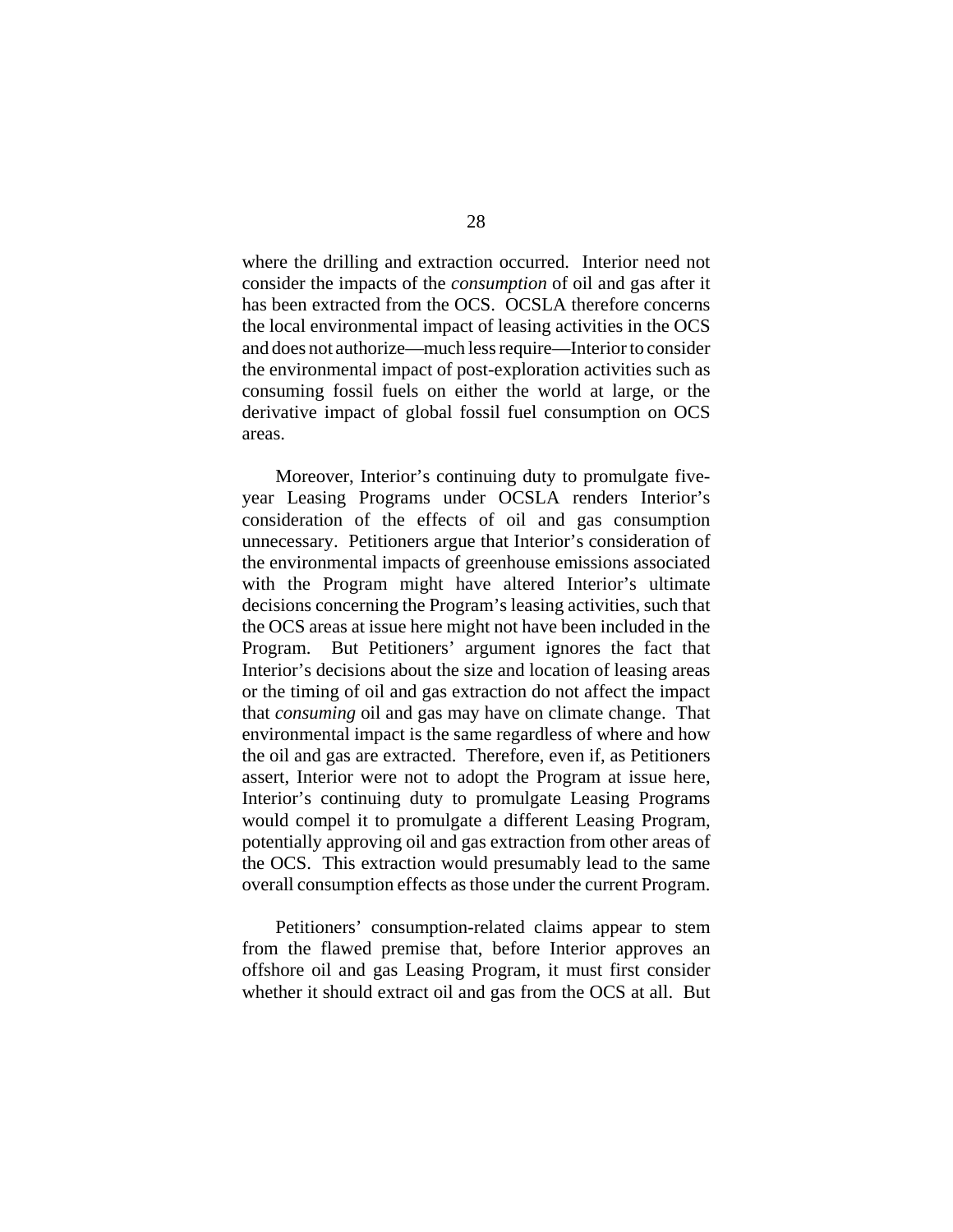Congress has already decided that the OCS should be used to meet the nation's need for energy. Indeed, OCSLA instructs Interior to ensure that oil and gas are extracted *from the OCS* in an expeditious manner that minimizes the *local* environmental damage to the OCS. *See* 43 U.S.C. § 1344. Interior simply lacks the discretion to consider any global effects that oil and gas consumption may bring about. Interior was therefore correct to point out in its EIS that the more expansive effect of oil and gas consumption is a matter for the Congress to consider "when decisions are made regarding the role of oil and gas generally, including domestic production and imports, in the Nation's overall energy policy." Consequently, it was unnecessary for Interior to consider the climate change effects brought about by the consumption of oil and gas—either as oil and gas consumption affects the global environment generally or the OCS areas specifically.

Interior's decision to limit its inquiry to the effect of the Program's *production* activities on climate change is consistent with its obligations under OCSLA, and was not error. Here, there is no doubt that Interior considered the effects of the Program's production activities on climate change generally, and the present and future impact of climate change on the local OCS areas. In the EIS, which Interior incorporated by reference in its Program approval, Interior estimated the total amount of greenhouse gas emissions that would result from leasing, exploration, and development in the OCS, and examined the cumulative impact of these emissions on the global environment. Interior also noted that potential impacts are "most pronounced in [the] Arctic Subregion," and could affect the areas of Alaska in which Petitioners assert an interest. Accordingly, Petitioners' OCSLA-based climate change claims fail.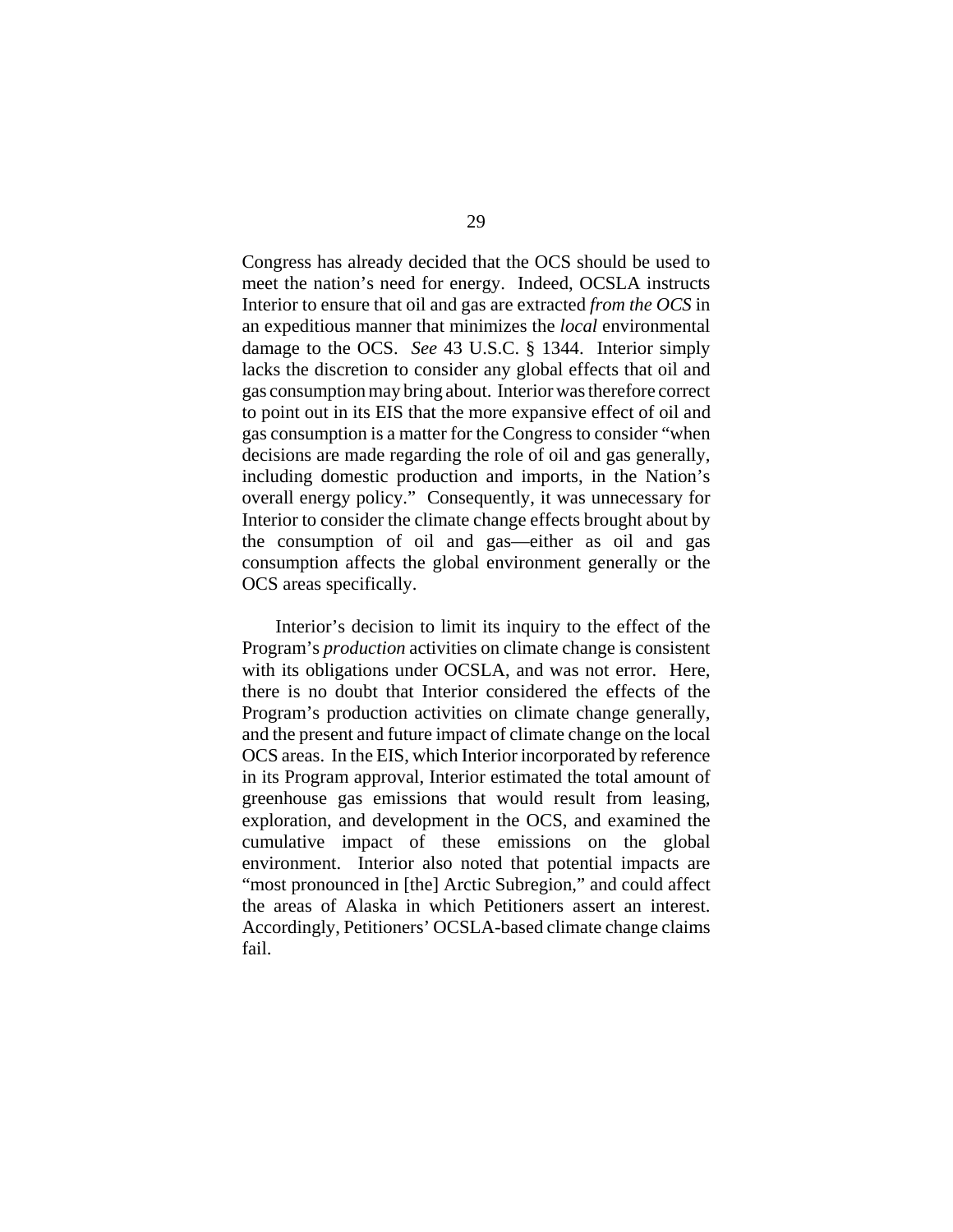#### C. OCSLA Baseline Information Claim

In their OCSLA baseline data claim, Petitioners contend that Interior lacked sufficient baseline biological information for the Chukchi, Beaufort, and Bering Seas to rationally approve the Leasing Program. According to Petitioners, Section 20(b) of OCSLA requires Interior to establish, update, and monitor baseline information for OCS planning areas in a leasing program. *See* 43 U.S.C. § 1346(b). Petitioners argue that, despite this obligation, Interior has admitted that gaps exist in the data for the Beaufort, Bering, and Chukchi Seas. Notwithstanding the existence of these information gaps, Interior has indicated that it will defer the gathering of this data to fill these gaps until the Leasing Program reaches the later stages. Though Petitioners concede that Interior is not required to conduct all the comprehensive baseline research before approving the Leasing Program, Petitioners nevertheless argue that, in order for Interior to comply with OCSLA, Interior must either conduct comprehensive baseline research to fill these information gaps, or provide a research plan detailing how Interior intends to obtain this information before the next OCSLA stages. Petitioners argue that such a research plan is implicitly required by Section 18(b)(3) of OCSLA, which sets forth Interior's obligation to provide appropriations and staffing estimates for conducting environmental studies and preparing an EIS. *See* 43 U.S.C. § 1344(b)(3). Interior's failure to comply with either requirement before approving the Leasing Program has prevented Interior from fully considering Section 18(a)(2)'s factors, which, in turn, has skewed Interior's balancing of those factors under Section 18(a)(3) of OCSLA. *See* 43 U.S.C. §§  $1344(a)(2)-(3)$ . As a result, Petitioners argue, the Leasing Program lacks any rational support.

This argument is wholly without merit. Though Section 20(b) imposes a requirement to conduct additional studies to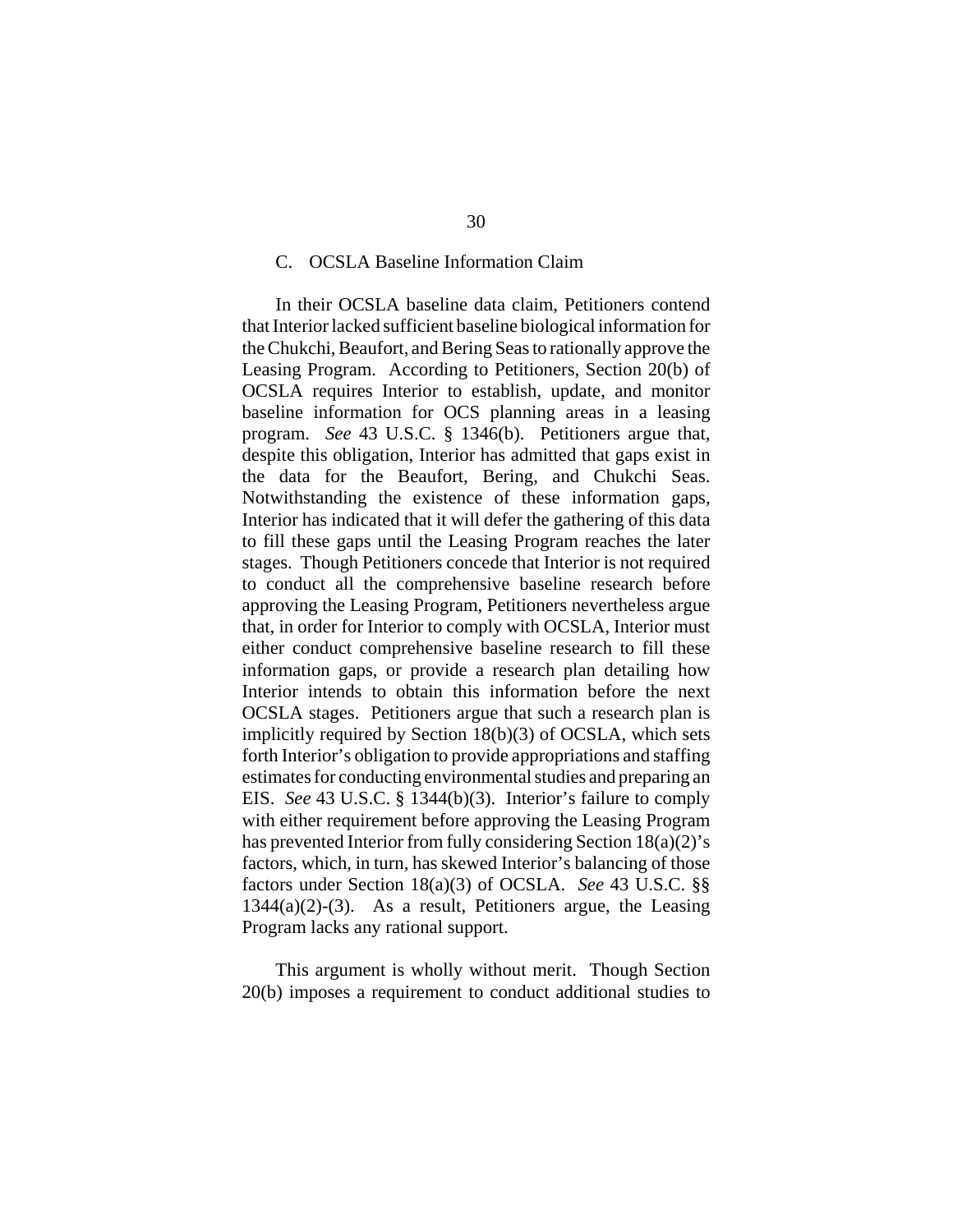establish environmental information for a particular area, this obligation commences "*[s]ubsequent to the leasing and development*" of that area. 43 U.S.C. § 1346(b) (emphasis added). Where, as here, Interior has merely completed the approval stage of a leasing program, Section 20(b)'s additional research requirements are not yet implicated. Indeed, Petitioners' proper concession that Interior is not required to complete its comprehensive baseline research prior to approving the Leasing Program confirms this interpretation. In fact, this concession undermines Petitioners' argument that such research is required at the initial program approval stage. Having made such a concession, Petitioners cannot now credibly argue that Section 20(b) of OCSLA somehow required Petitioners to complete this research before the Leasing Program was approved.

Even if Petitioners were able to rely on Section 20(b) to support their claim that the Leasing Program was irrational due to gaps in the baseline data, this argument would falter because, based on the record, Interior relied on substantial baseline evidence in approving the Leasing Program. As its final EIS demonstrates, Interior considered and chronicled the geological, biological, and environmental information of the Beaufort, Bering, and Chukchi Seas, and many of their inhabitants. To be sure, a review of areas as wide and diversely populated as these Arctic seas will likely miss some of the seas' myriad inhabitants. These gaps in information, however, must be considered in conjunction with the "pyramidic structure" of a five-year leasing program. *Watt I*, 668 F.2d at 1297. At this early stage of the Leasing Program, the existence of some gaps in the baseline data for these three seas is not fatal to the Leasing Program. This is also tempered by the fact that Interior has recognized that such gaps exist and has indicated its intention to conduct additional research to close them. *North Slope*, 642 F.2d at 613 (affirming the district court's denial of petitioners' OCSLA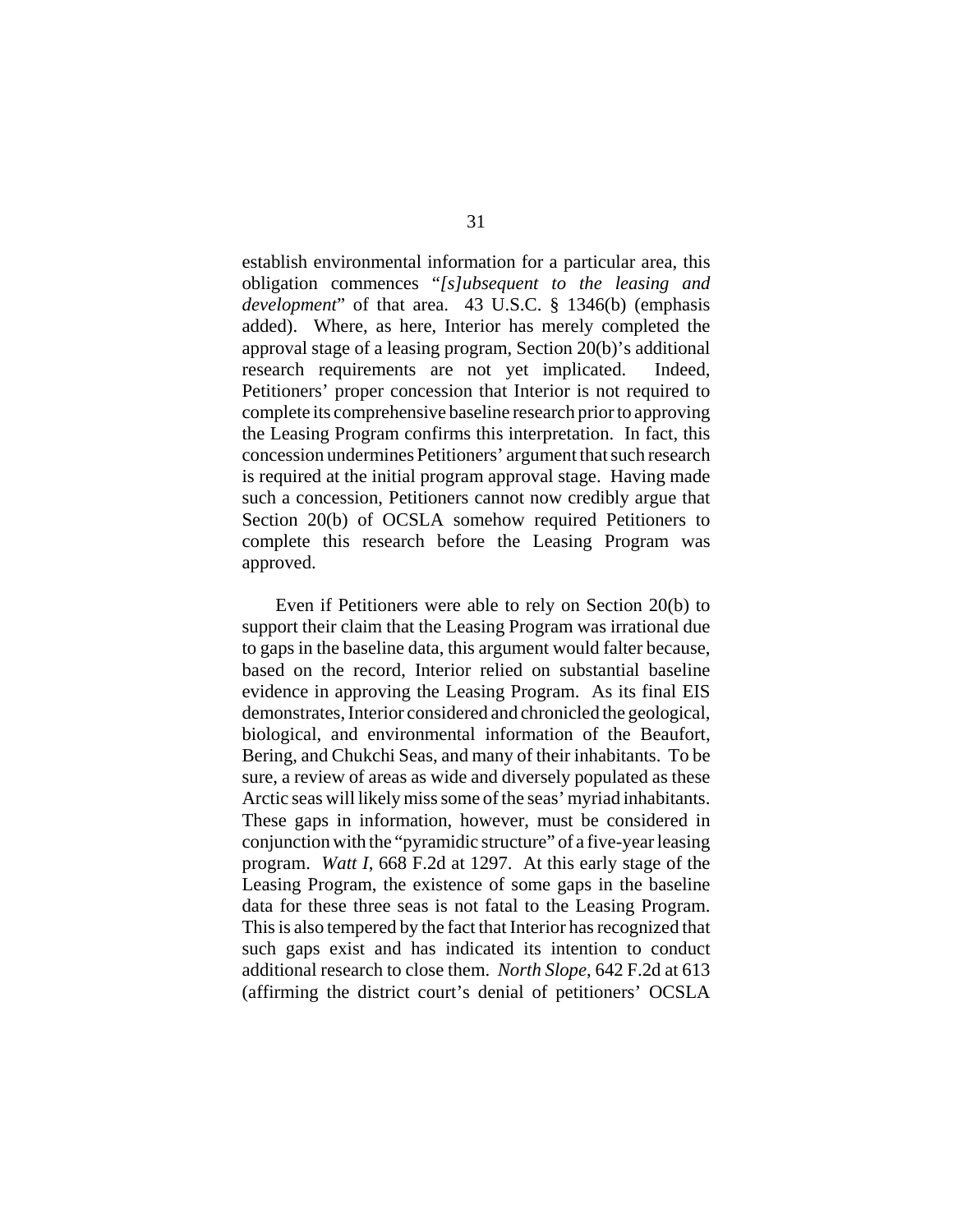claim that research was insufficient because Interior acknowledged that "[m]ore research is necessary; the research is being done").

Petitioners are therefore left with their only remaining argument: to comply with OCSLA, Interior must provide a research plan detailing how it attempts to obtain the necessary baseline information before the next stage of the Leasing Program. However, OCSLA does not set forth a requirement that Interior must provide such a plan for obtaining this baseline data. Petitioners' claim that Section 18(b)(3) implicitly sets forth such a requirement is off the mark. Section 18(b)(3) states that a leasing program "shall include estimates of the appropriations and staff required to . . . conduct environmental studies and prepare any environmental impact statement." 43 U.S.C.  $\S$  1344(b)(3). In other words, Section 18(b)(3) simply requires that Interior *estimate* how many staff and how much money it needs to obtain environmental impact information. It does not require that Interior set forth a research plan detailing what exact environmental information Interior needs, or how or when Interior plans on obtaining that information. Petitioners' interpretation is therefore counter to the clear language of the statute. Accordingly, Petitioners' baseline data claim must fail.

#### D. NOAA Study Claim

Section  $18(a)(2)(G)$  of OCSLA requires agencies to consider "the relative environmental sensitivity of . . . different areas of the outer Continental Shelf." 43 U.S.C. §  $1344(a)(2)(G)$ . In its efforts to comply with this requirement, Interior ranked the environmental sensitivity of various program areas in terms of only one factor: the "physical characteristics" of the shoreline of those areas. This ranking was based on Interior's use of the Environmental Sensitivity Index, developed by NOAA, which considered the sensitivity of different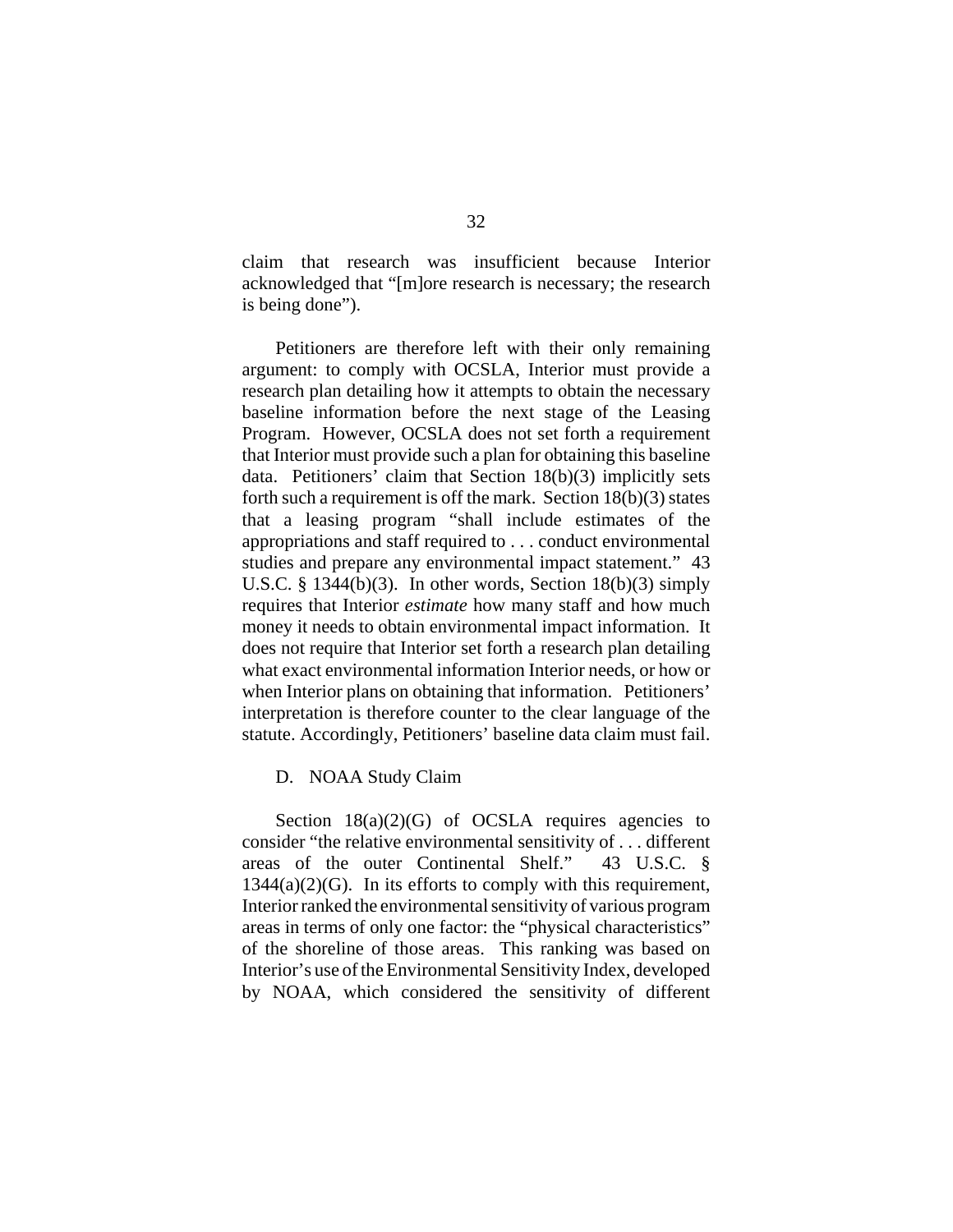shoreline areas to oil spills, and ranked them on that basis. The study ranked each area on a scale of 1 to 10 (with 10 being a rating for an area most likely to be damaged long-term by oil spills). Petitioners contend that Interior's sole reliance on this study to measure the environmental sensitivity of the potential OCS leasing areas in the Leasing Program renders the Program improper. Interior counters that this court has stated that Section  $18(a)(2)(G)$  "provides no method by which environmental sensitivity . . . [is] to be measured." *Watt I*, 668 F.2d at 1311. Accordingly, Interior argues that its adoption of the NOAA shoreline study to determine environmental sensitivity of OCS areas is a policy judgment that is entitled to substantial deference.

Interior's argument is not consistent with controlling precedent. Our decisions in *California v. Watt* (*Watt II*), 712 F.2d 584 (D.C. Cir. 1983), and *Watt I* set forth the standard for Interior's compliance with Section 18(a)(2)(G). In *Watt II*, we affirmed our holding in *Watt I* that all that is required for compliance with Section  $18(a)(2)(G)$  is "that the Secretary make a good faith determination of the relative environmental sensitivity . . . of the various regions based upon the best 'existing information' available to him." *Watt II*, 712 F.2d at 596 (quoting *Watt I*, 668 F.2d at 1313)). Accordingly, the Secretary was "free to choose any methodology 'so long as it is not irrational.'" *Watt II*, 712 F.2d at 596 (quoting *Watt I*, 668 F.2d at 1320). The Secretary's decision is not irrational so long as it is "based on a consideration of the relevant factors." *Watt I*, 668 F.2d at 1317.

Interior's interpretation of Section 18(a)(2)(G) is irrational. It was not based on a consideration of the relevant factors set forth therein. Section  $18(a)(2)(G)$  states clearly that an agency must assess the environmental sensitivity of "different areas *of the outer Continental Shelf*" in order to make its determination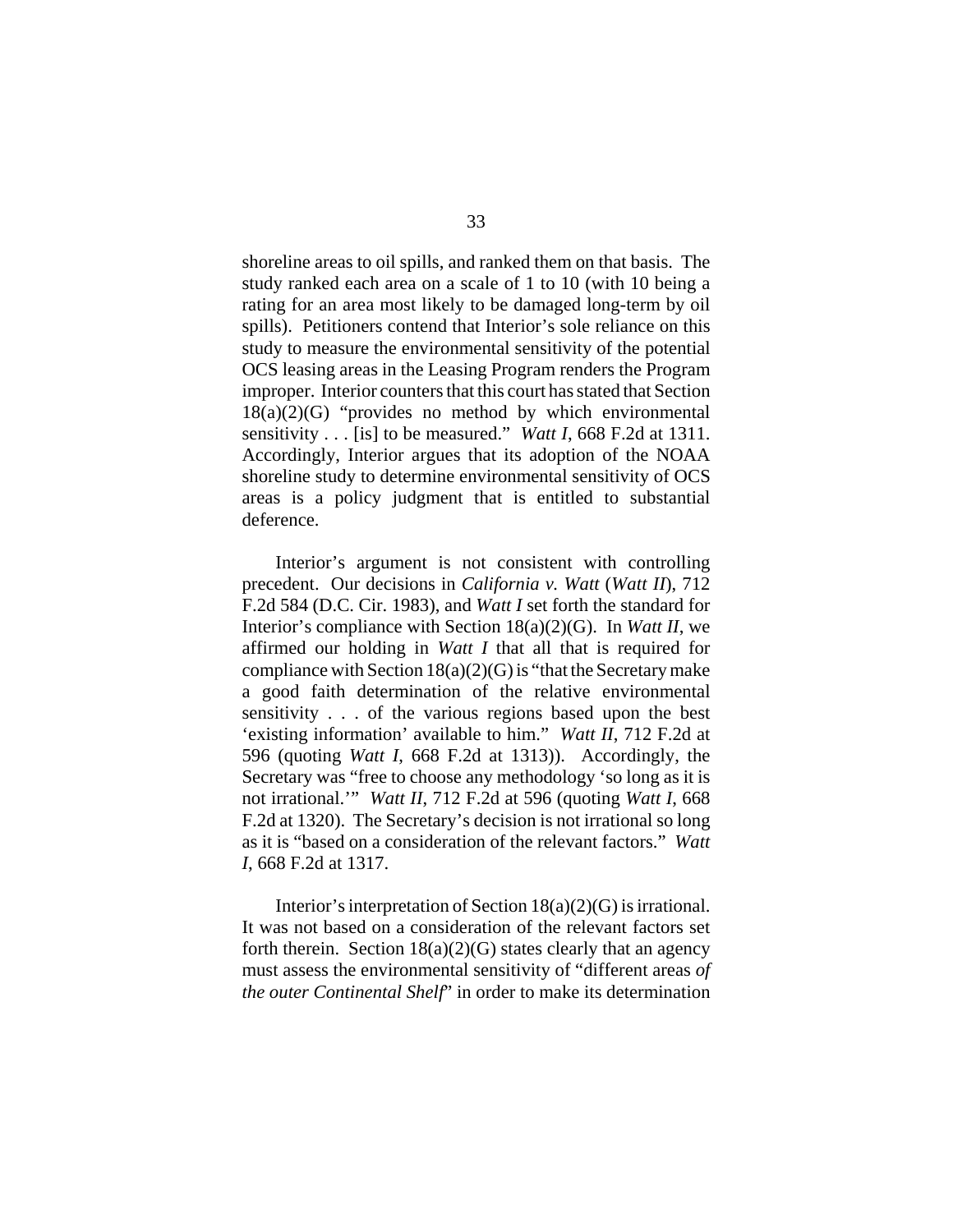of when and where to explore and develop additional areas for oil.  $43 \text{ U.S.C.}$  §  $1344(a)(2)(G)$  (emphasis added). Based on this language alone, Interior's use of the NOAA study runs afoul of this provision because it assesses only the effects of oil spills on shorelines. Interior provides no explanation for how the environmental sensitivity of coastal shoreline areas can serve as a substitute for the environmental sensitivity of OCS areas, when the coastline and proposed leasing areas are so distant from each other. This interpretation runs directly counter to the statutory language.

Moreover, though *Watt II* and *Watt I* afforded Interior a great deal of leeway in determining how to comply with Section  $18(a)(2)(G)$ , they did not give Interior carte blanche to wholly disregard a statutory requirement out of convenience. The law plainly requires that Interior examine and compare the environmental sensitivity of different areas of the OCS. Though the law allows Interior to consider the environmental sensitivity of onshore areas to OCS development, it plainly does not allow Interior to consider *only* onshore areas. Interior's sole focus on the environmental sensitivity of shoreline areas to OCS development therefore falls short of what Section 18(a)(2)(G) requires. Accordingly, Interior's Section 18(a)(2)(G) analysis is inadequate.

Our conclusion that Interior failed to properly conduct an environmental sensitivity analysis under Section 18(a)(2)(G) does not end our inquiry. We have consistently linked the adequacy of Interior's analysis under Section 18(a)(2) with its analysis under Section 18(a)(3). *See Watt II*, 712 F.2d at 599 & n.75; *Watt I*, 668 F.2d at 1318. Section 18(a)(3) requires that, when preparing a leasing program, Interior select, "to the maximum extent practicable," the "timing and location of leasing . . . so as to obtain a proper balance between the potential for environmental damage, potential for the discovery of oil and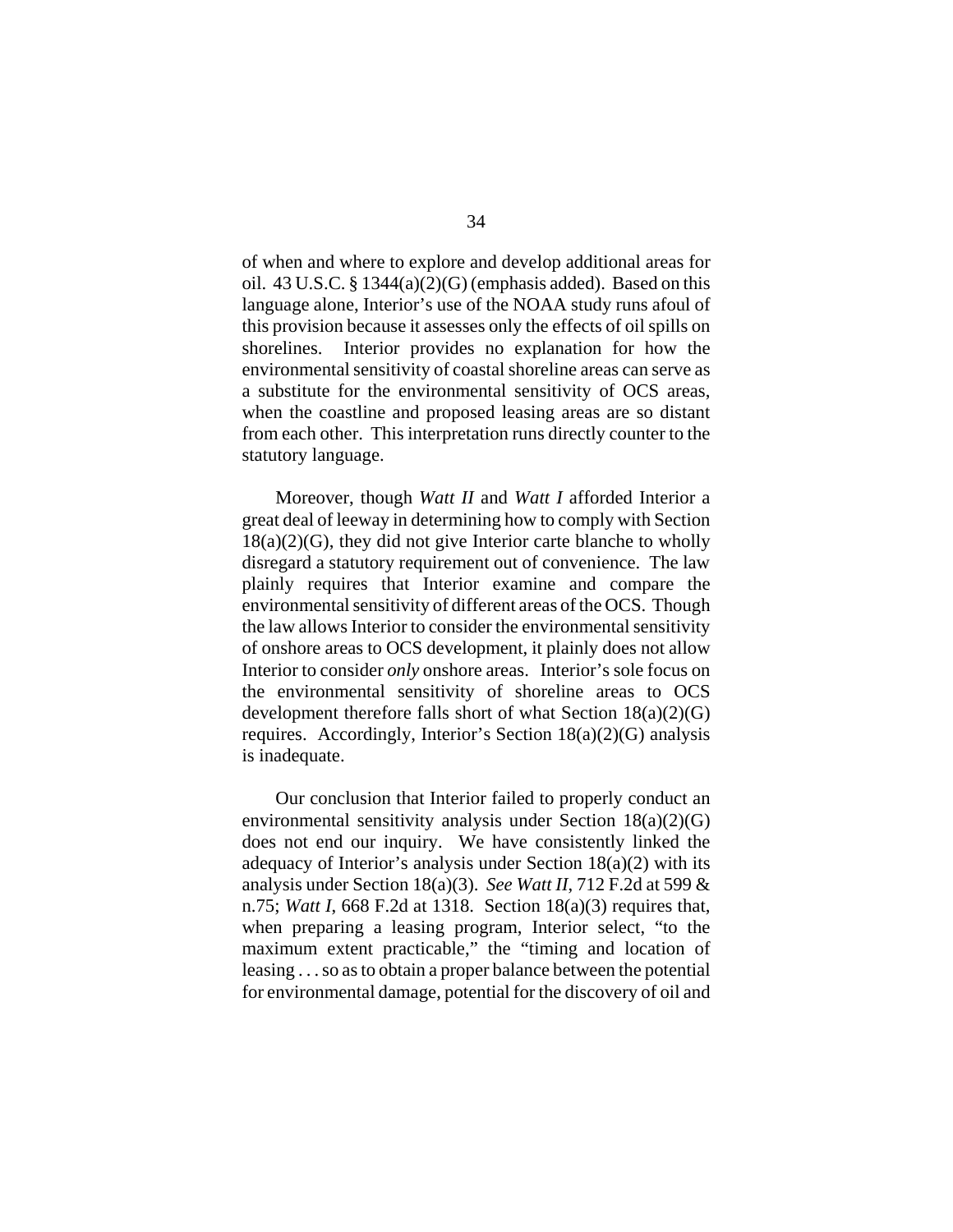gas, and the potential for adverse impact on the coastal zone." 43 U.S.C. § 1344(a)(3). In essence, these three elements are "a condensation of the factors specified in section 18(a)(2)." *Watt I*, 668 F.2d at 1315. Though Section 18(a)(3) does not define specifically how Interior shall balance these three elements, *Watt I*, 668 F.2d at 1315, it stands to reason that a flawed consideration of Section 18(a)(2) factors hinders Interior's ability to obtain a proper balance of the factors under Section 18(a)(3). Interior's failure to properly consider the environmental sensitivity of different areas of the OCS—areas *beyond* the Alaskan coastline—has therefore also hindered Interior's ability to comply with Section  $18(a)(3)$ 's balancing requirement.

Consequently, on remand, the Secretary must first conduct a more complete comparative analysis of the environmental sensitivity of different areas "*of the outer Continental Shelf*," 43 U.S.C. § 1344(a)(2)(G) (emphasis added), and "must at least attempt to identify those areas whose environment and marine productivity are most and least sensitive to OCS activity." *Watt I*, 668 F.2d at 1313. Though Interior may ultimately conclude as a result of this additional analysis that the shorelines of the Beaufort, Bering, and Chukchi Seas are the areas that are most sensitive to OCS development, such a conclusion cannot be reached without considering the effects of development on areas of the OCS in addition to the shoreline. Once Interior has conducted its Section 18(a)(2)(G) analysis, Interior must then determine whether its reconsideration of the environmental sensitivity analysis warrants the exclusion of any proposed area in the Leasing Program. *See Watt I*, 668 F.2d at 1314. Finally, having reconsidered its Section 18(a)(2) analysis, Interior must reassess the timing and location of the Leasing Program "so as to obtain a proper balance between the potential for environmental damage, the potential for the discovery of oil and gas, and the potential for adverse impact on the coastal zone," as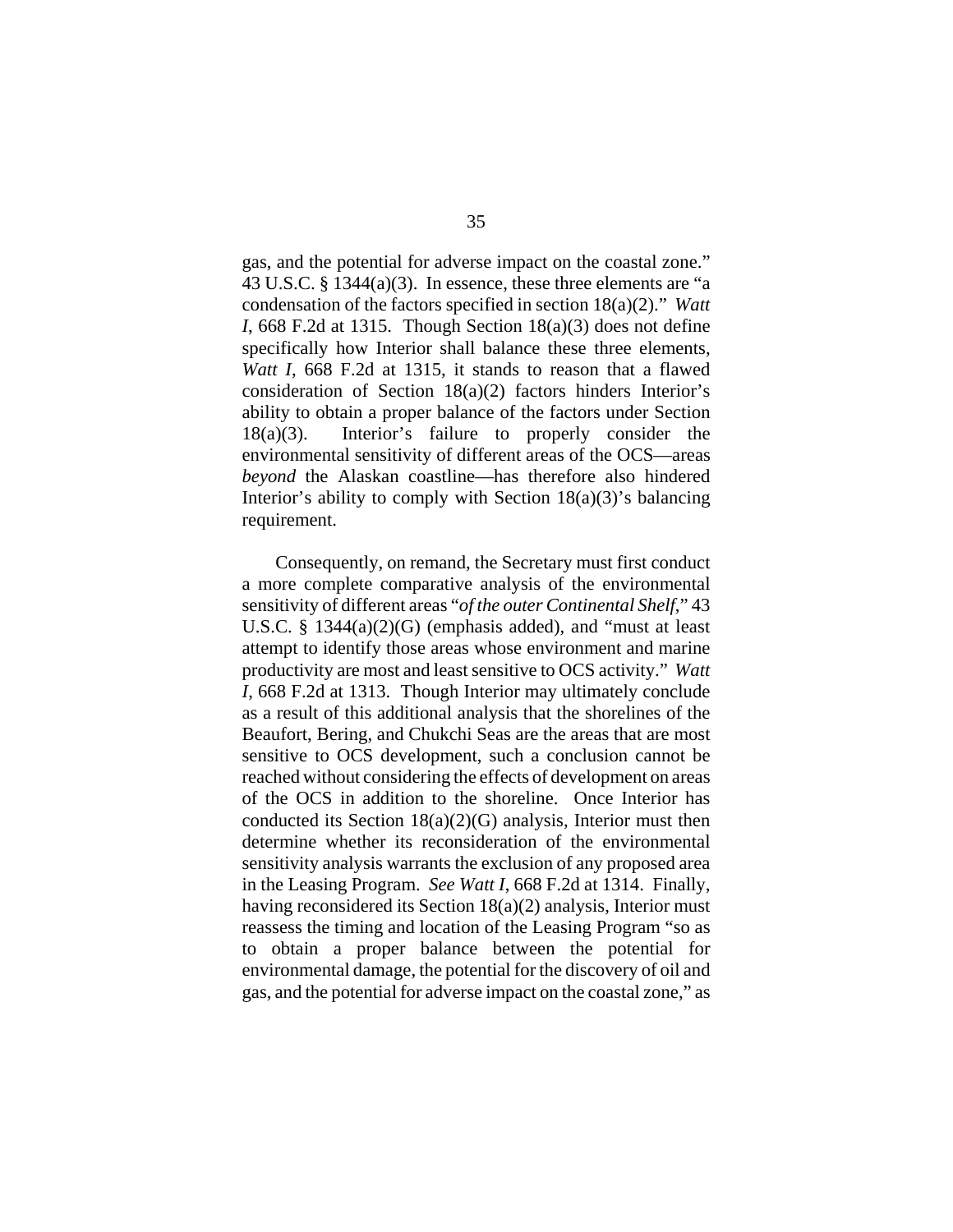## required by Section 18(a)(3). 43 U.S.C. § 1344(a)(3).

### IV. RELIEF

Section 23(c)(6) of OCSLA provides that, on review, a court of appeals "may affirm, vacate, or modify any order or decision or may remand the proceedings to the Secretary for such further action as it may direct."  $43 \text{ U.S.C.} \$   $1349(c)(6)$ . Petitioners request that we vacate the Leasing Program and remand the Program to Interior for additional reconsideration. In light of Interior's failure to properly consider the relative environmental sensitivity and marine productivity of different areas of the OCS under Section 18(a)(2)(G), and its derivative failure to strike a proper balance incorporating environmental and coastal zone factors under Section  $18(a)(3)$ , we grant the relief requested. Therefore, we vacate the Leasing Program and remand the Program to the Secretary for reconsideration in accordance with this opinion.

*So ordered.*